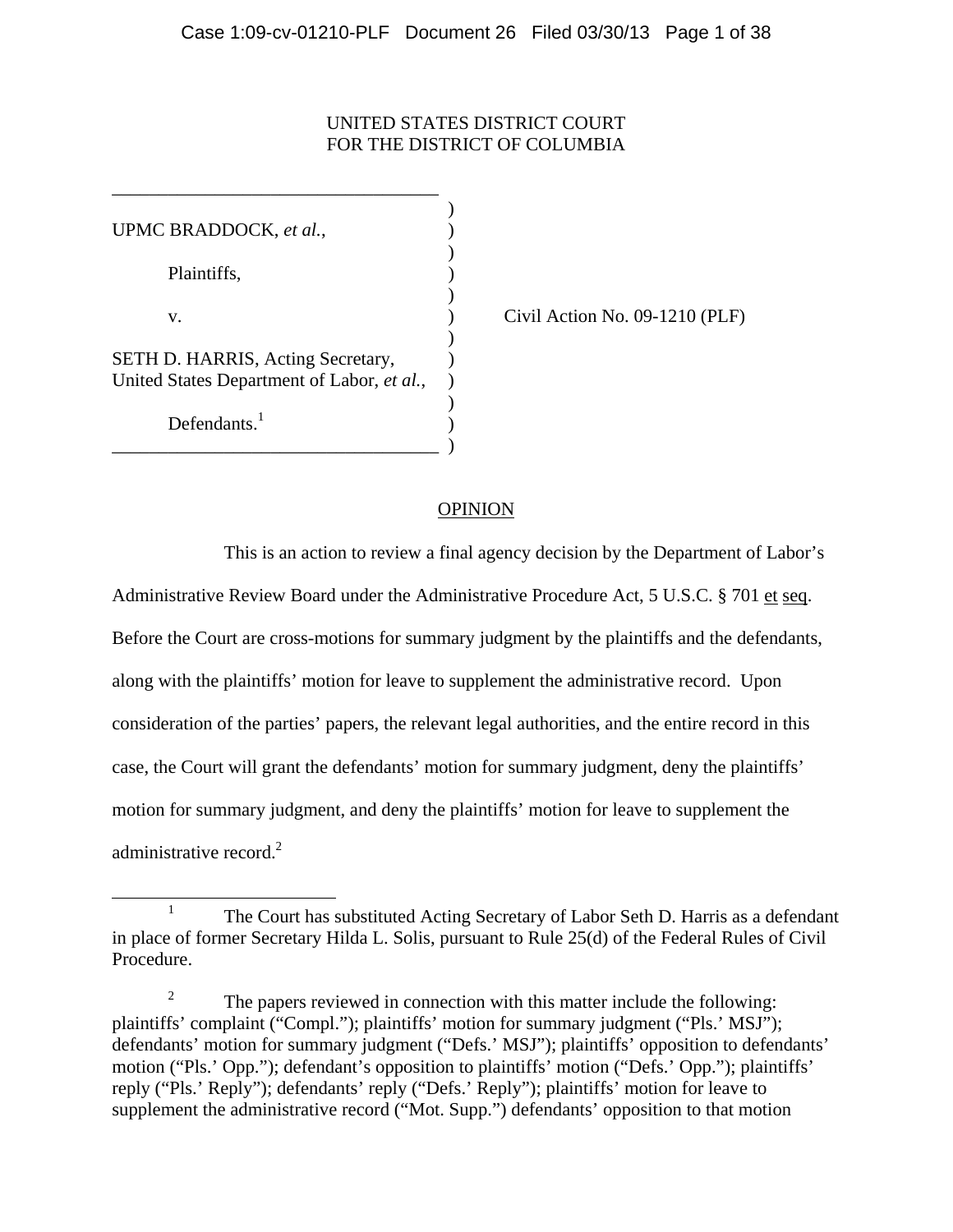## I. BACKGROUND

## *A. Overview*

 The plaintiffs in this action are three hospitals affiliated with the University of Pittsburgh Medical Center: UPMC Braddock, UPMC McKeesport, and UPMC Southside (collectively, the "hospitals"). The hospitals have entered into contracts with a health maintenance organization, UPMC Health Plan, to provide medical services and supplies to individuals enrolled in its coverage program. The Health Plan, in turn, has contracted with the U.S. Office of Personnel Management ("OPM") to provide coverage for federal employees who participate in the Federal Employees Health Benefits Program. Because the hospitals provide medical services to federal employees, among others, pursuant to their agreements with the UPMC Health Plan, which has contracted with OPM to provide coverage for those employees, a compliance and enforcement division of the Department of Labor has concluded that the hospitals qualify as government subcontractors and thus are subject to certain statutory and regulatory requirements involving equal opportunity efforts that are imposed on such subcontractors. The hospitals adamantly deny that they qualify as government subcontractors or that they are subject to the oversight of the Labor Department or the statutory and regulatory requirements it seeks to impose. Following administrative enforcement proceedings, the Department of Labor's Administrative Review Board ("ARB") disagreed with the hospitals. It concluded that they are subcontractors and issued an order enjoining them from failing or refusing to comply with the equal opportunity provisions at issue here. The Court agrees with the ARB's conclusions and will uphold its decision.

 $\overline{a}$ 

<sup>(&</sup>quot;Opp. Supp."); plaintiffs' reply ("Reply Supp."); and the administrative record from proceedings before the Department of Labor Administrative Review Board ("AR").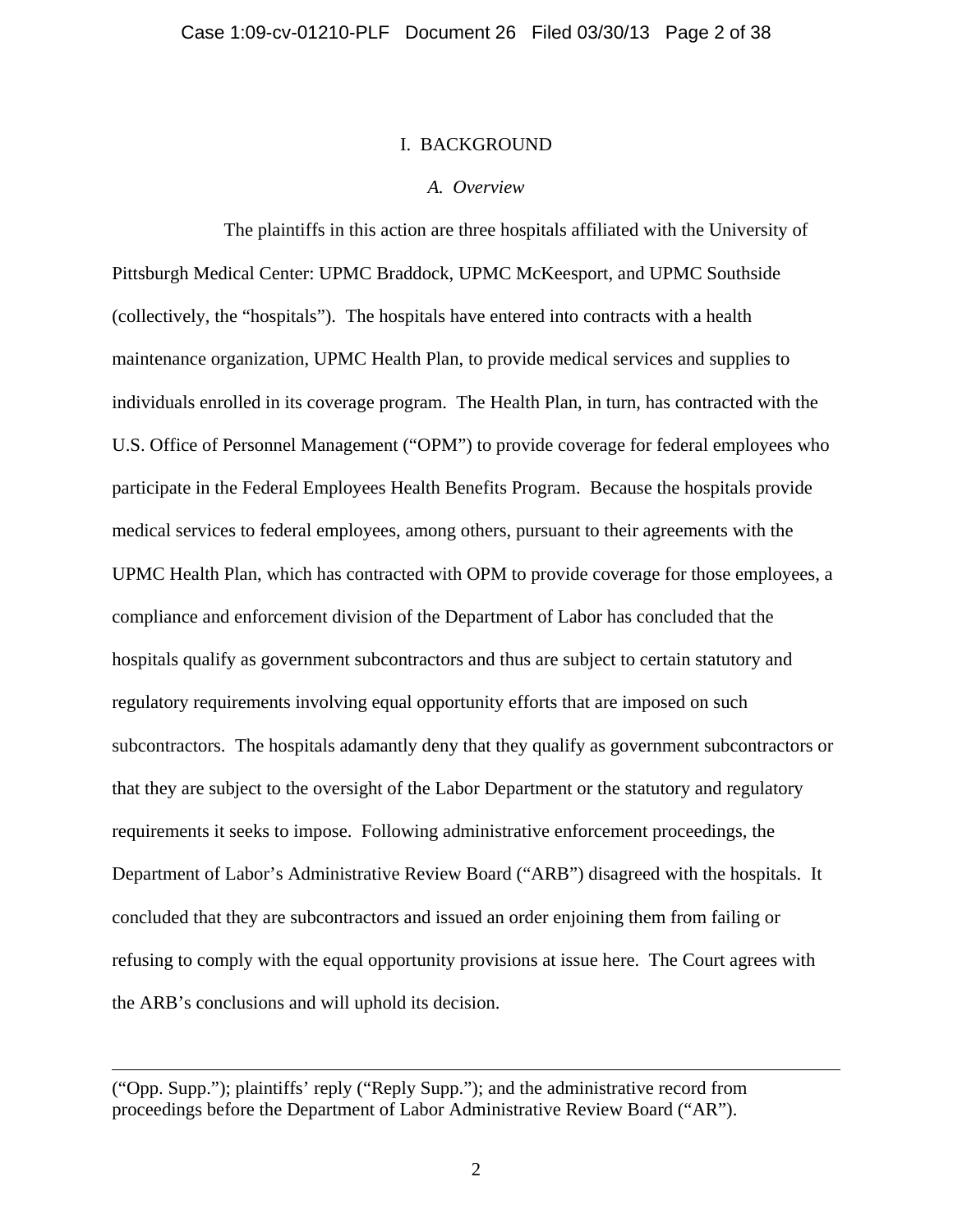# *B. Statutory and Regulatory Background*

 This dispute arises from an Executive Order and two laws and the regulations promulgated by the Secretary of Labor under their authority: Executive Order 11246, 30 Fed. Reg. 12319 (Sept. 24, 1965); Section 503 of the Rehabilitation Act of 1973, as amended, 29 U.S.C. § 793 ("Rehabilitation Act"); and Section 402 of the Vietnam Era Veterans' Readjustment Assistance Act of 1974, 38 U.S.C. § 4212 ("VEVRAA"). The Executive Order and the statutes require that all applicable government contracts and subcontracts include specific clauses furthering the equal opportunity goals of federal law.

 Specifically, Executive Order 11246, as amended by Executive Order 11375, 32 Fed. Reg. 14303 (Oct. 13, 1967), directs that all government agencies "shall include" clauses in their applicable government contracts specifying that "[t]he contractor will not discriminate against any employee or applicant for employment because of race, color, religion, sex, or national origin" and "will take affirmative action to ensure that applicants are employed, and that employees are treated during employment, without regard to their race, color, religion, sex or national origin." Exec. Order No. 11246  $\S 202(1)$ .<sup>3</sup> The Executive Order further directs that the contractor "will include" these provisions "in every subcontract or purchase order unless exempted by rule, regulations, or orders of the Secretary of Labor." Id. § 202(7). Each subcontractor, in addition to complying with the non-discrimination and affirmative action obligations set forth in these provisions, "will permit access to his books, records, and accounts by the contracting agency and the Secretary of Labor for purposes of investigation to ascertain compliance with such rules, regulations, and orders" and "will furnish all information required by the Executor Order and by the rules, regulations, and orders of the Secretary of Labor."

 $\frac{1}{3}$ <sup>3</sup> Executive Order 11246 also has been amended by Executive Order 12086, 43 Fed. Reg. 46501 (Oct. 5, 1978), and Executive Order 13279, 67 Fed. Reg. 77141 (Dec. 12, 2002).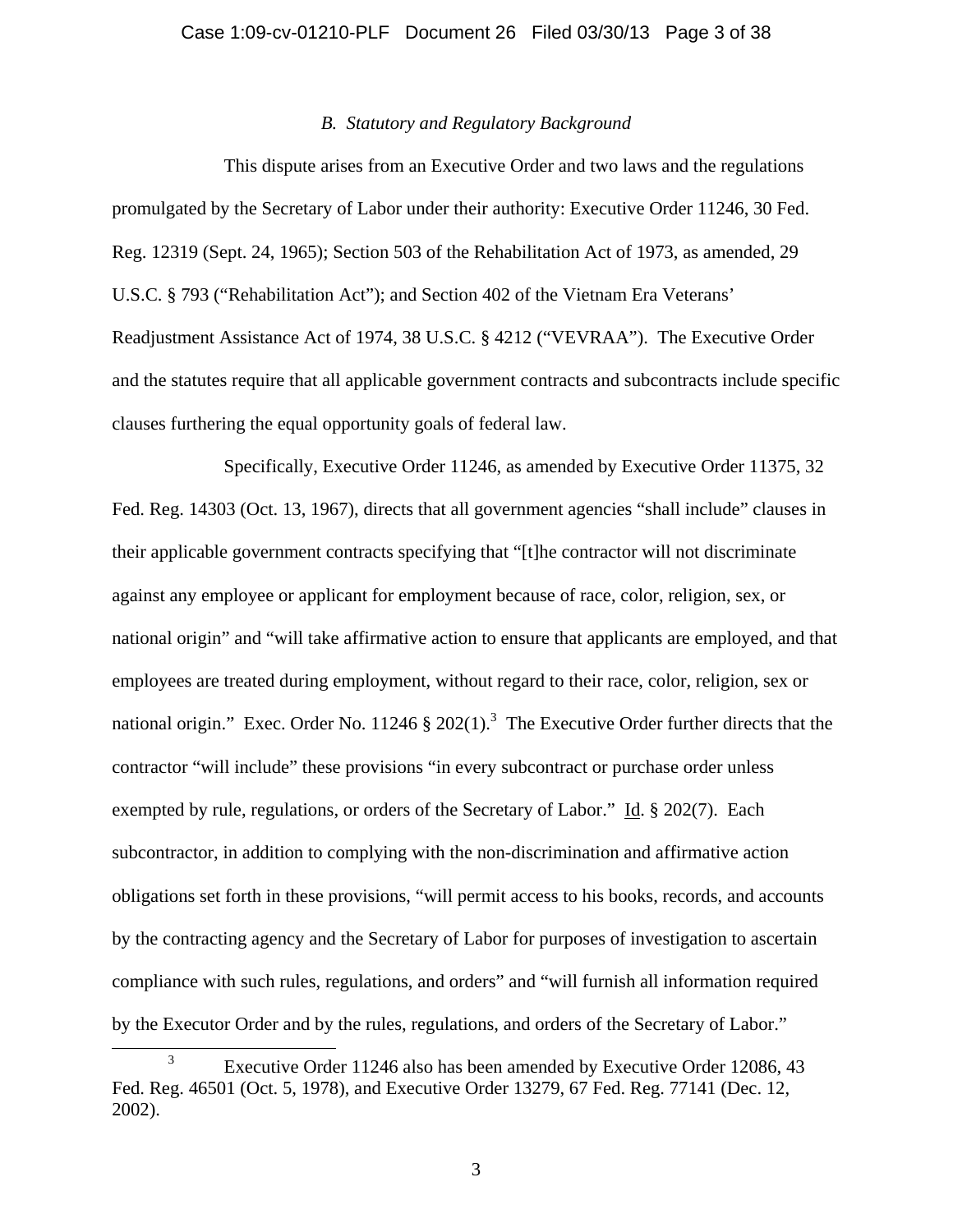# Case 1:09-cv-01210-PLF Document 26 Filed 03/30/13 Page 4 of 38

Id. § 205. The Secretary is responsible for the administration of these provisions and is authorized to "adopt such rules and regulations and issue such orders as he deems necessary and appropriate to achieve the purposes thereof." Id. § 201.

 The Rehabilitation Act requires that any government contract or subcontract in excess of \$10,000 for the procurement of "personal property" or "nonpersonal services" for the United States "shall contain" a provision requiring that the contracting or subcontracting party "take affirmative action to employ and advance in employment qualified individuals with disabilities." 29 U.S.C. § 793(a). The President is authorized to implement the provisions of this section by promulgating regulations, id., an authority that the President has delegated to the Secretary of Labor. See Exec. Order No. 11758, 39 Fed. Reg. 2075 (Jan. 15, 1974).

 Finally, VEVRAA provides that any government contract or subcontract in excess of \$100,000 for the procurement of "personal property" or "nonpersonal services" for the United States "shall contain" a provision requiring that the contracting or subcontracting party "take affirmative action to employ and advance in employment qualified covered veterans." 38 U.S.C. § 4212(a)(1). The Secretary of Labor is authorized to promulgate regulations promoting the implementation of these requirements. Id.  $\S 4212(a)(2)$ .

 Exercising the power conferred by statute and Executive Order, the Secretary of Labor has issued regulations under the authority of all three provisions. Two aspects of those regulations are relevant to the dispute in this case. First, the regulations state that the equal opportunity clauses described above, which are required to be included in every nonexempt government contract and subcontract, "shall be considered to be a part of every contract and subcontract required by the [statute or executive] order and the regulations in this part to include such a clause *whether or not it is physically incorporated in such contracts* and whether or not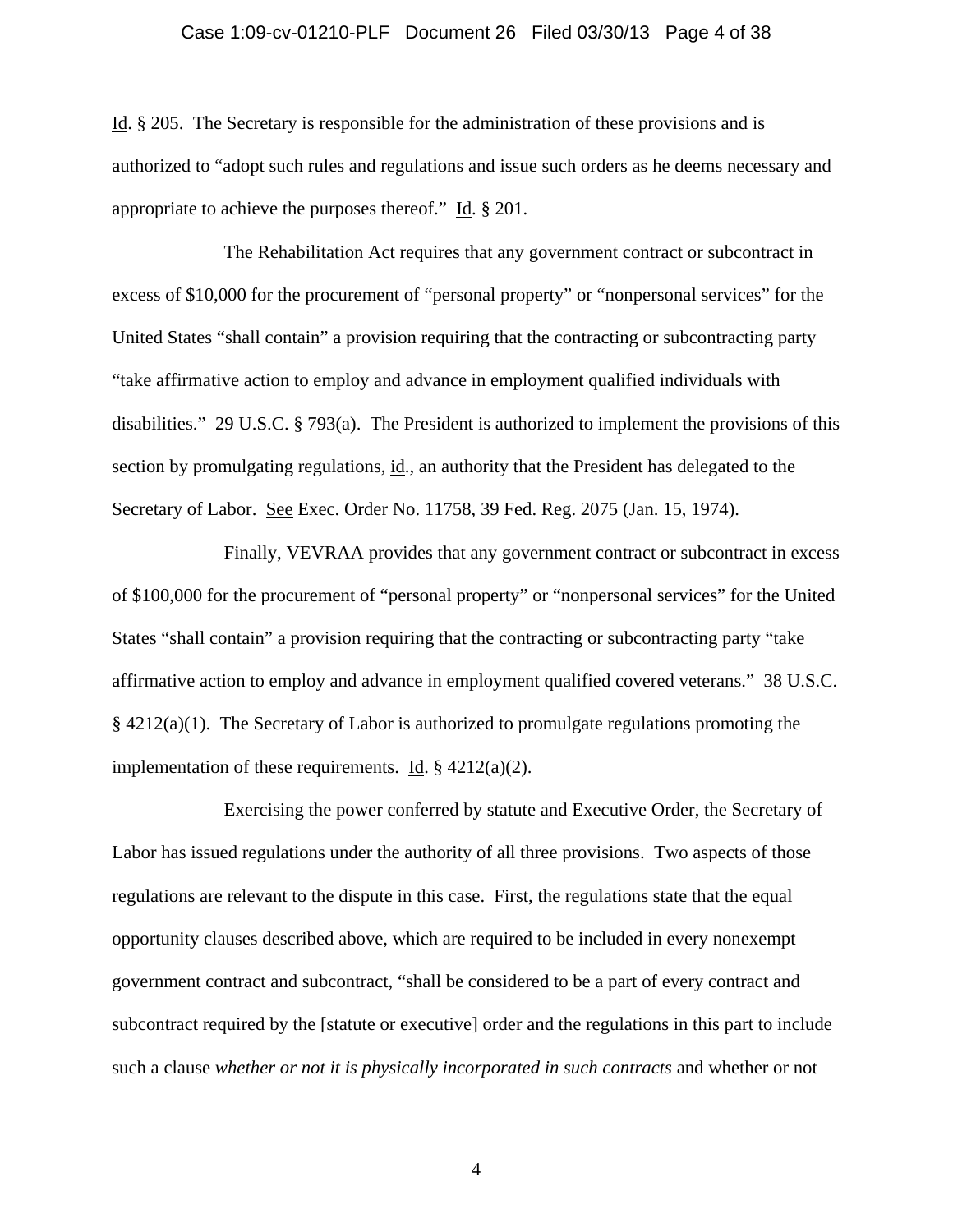# Case 1:09-cv-01210-PLF Document 26 Filed 03/30/13 Page 5 of 38

the contract between the agency and the contractor is written." 41 C.F.R. § 60-1.4(e)

(implementing Exec. Order No. 11246) (emphasis added); see 41 C.F.R. § 60-741.5(e)

(implementing Rehabilitation Act); 41 C.F.R. § 60-250.5(e) (implementing VEVRAA). In other

words, the regulations provide that the equal opportunity clauses are deemed included in all

qualifying contracts and subcontracts by operation of law, regardless of whether the contracting

entities actually include the clause in their agreements.

Second, the regulations define certain key terms used in the Executive Order and

statutes, including with the word "subcontract":

Subcontract means any agreement or arrangement between a contractor and any person (in which the parties do not stand in the relationship of an employer and an employee):

(1) For the purchase, sale or use of personal property or nonpersonal services which, in whole or in part, is necessary to the performance of any one or more contracts; or

(2) Under which any portion of the contractor's obligation under any one or more contracts is performed, undertaken or assumed.

41 C.F.R. § 60-1.3; see 41 C.F.R. § 60-741.2(*l*) (setting forth same definition); 41 C.F.R.

§ 60-250.2(*l*) (same). A "subcontractor" is defined simply as "any person holding a subcontract"

in the requisite monetary amount.  $41 \text{ C.F.R.}$  §  $60-1.3$ ;  $41 \text{ C.F.R.}$  §  $60-741.2 \text{(m)}$ ;  $41 \text{ C.F.R.}$ 

§ 60-250.2(m). The regulations also provide guidance on the meaning of "nonpersonal

services," a term used in the first prong of the definition of "subcontract":

The term "nonpersonal services" as used in this section includes, but is not limited to, the following services: Utilities, construction, transportation, research, insurance, and fund depository.

41 C.F.R. § 60-1.3.

 The equal opportunity requirements of Executive Order 11246, the Rehabilitation Act, and VEVRAA are administered by the Office of Federal Contract Compliance Programs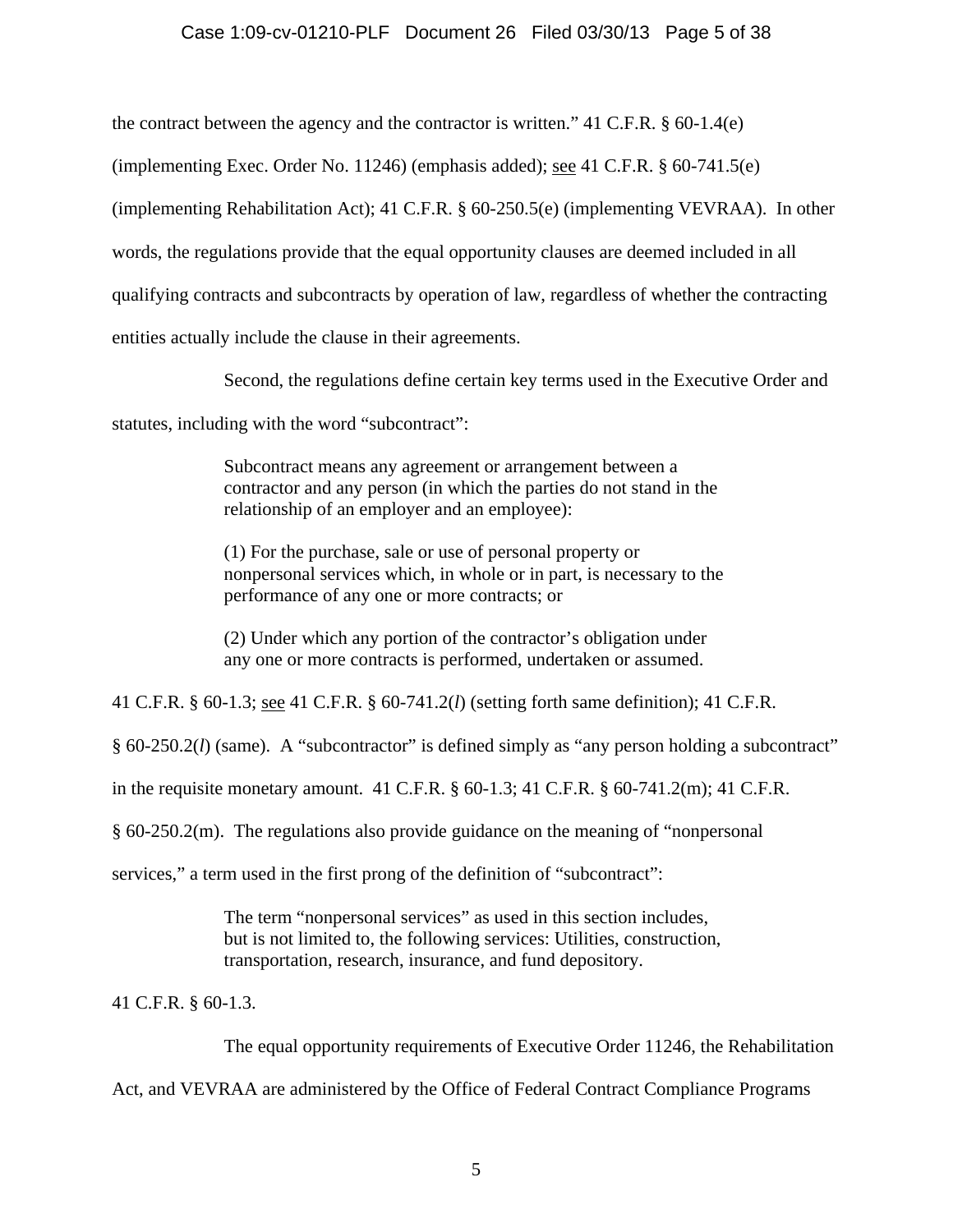### Case 1:09-cv-01210-PLF Document 26 Filed 03/30/13 Page 6 of 38

("OFCCP") within the Department of Labor. The Secretary's regulations impose certain obligations on contractors and subcontractors that are designed to allow OFCCP to ensure compliance with the laws' equal opportunity mandates, including reporting requirements, compliance evaluations, and on-site reviews. See 41 C.F.R. §§ 60-1.7, 60-1.20, 60-250.60(a)(1), 60-250.60(a)(1)(ii), 60-741.60(a)(1), 60-741.44(h), 60-741.60(a)(1)(ii). Among these obligations is that contractors and subcontractors must permit "access to [their] records and site[s] of employment," as set forth in a regulation which provides:

> Each contractor shall permit access during normal business hours to its premises for the purpose of conducting on-site compliance evaluations and complaint investigations. Each contractor shall permit the inspecting and copying of such books and accounts and records, including computerized records, and other material as may be relevant to the matter under investigation and pertinent to compliance with the Order, and the rules and regulations promulgated pursuant thereto by the agency, or the Deputy Assistant Secretary.

41 C.F.R. § 60-1.43.

 If OFCCP has reasonable cause to believe that a contractor or subcontractor has violated the statutory or regulatory provisions described above, it may issue "a notice requiring the contractor to show cause, within 30 days, why monitoring, enforcement proceedings or other appropriate action to ensure compliance should not be instituted." 41 C.F.R. § 60-1.28. If certain required conciliation efforts are unsuccessful, see 41 C.F.R. § 60-1.26(b)(1), OFCCP may institute administrative enforcement proceedings by filing a complaint with the Department of Labor's Office of Administrative Law Judges. Id. § 60-1.26(a). An administrative law judge then holds a hearing on the record and issues a recommended decision and order, which proceeds to the Department's Administrative Review Board for a final agency decision.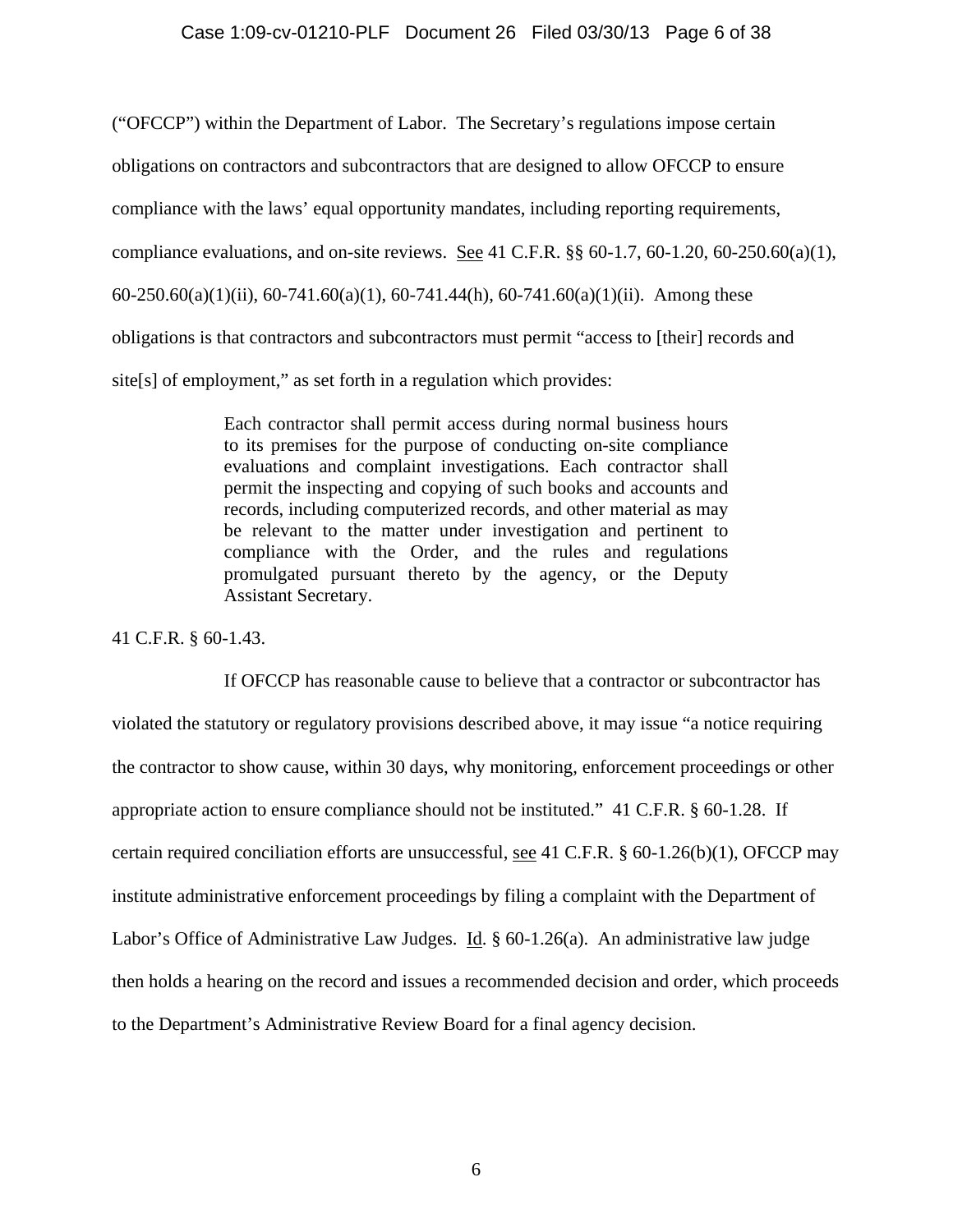## *C. Factual and Procedural Background*

 In 1995, each of the plaintiff hospitals entered into payment agreements with UPMC Health Plan in which the hospitals agreed to provide medical services to individuals whose employers had purchased group health coverage from the Health Plan. AR 32-38 (Stipulated Facts, or "SF") ¶¶ 9, 11, 15, 19. Effective January 1, 2000, the Health Plan entered into a contract with OPM in which the Health Plan agreed to provide the service of a health maintenance organization and offer coverage for medical services and supplies to federal employees who enroll in its program of benefits. See SF ¶ 21; AR 769-848 (contract for federal employees health benefits). Although the hospitals' original agreements with the Health Plan were entered into before the Health Plan held a contract with the federal government, each hospital renegotiated and renewed its agreement with the Health Plan after the year 2000, when the Health Plan contracted with OPM. SF ¶¶ 9, 11, 15, 17; see AR 136-45, 304-11, 585-98 (original agreements); AR 250-55, 432-37, 707-12 (notices of amendment).

 The agreements between the hospitals and the Health Plan set forth the rates and formulas to be used by the Health Plan in making payments to the hospitals for medical services and supplies provided to covered individuals. SF ¶ 18. Pursuant to the contract between OPM and the Health Plan, in conjunction with the agreements between the Health Plan and the hospitals, when federal employees receive medical treatment at one of the hospitals, the hospital bills the Health Plan according to the payment terms set forth in its agreement. Those agreements are not limited to, and do not specifically mention, federal government employees covered by virtue of the contract between the Health Plan and OPM, but rather apply to all individuals covered by the Health Plan. Id. ¶ 19.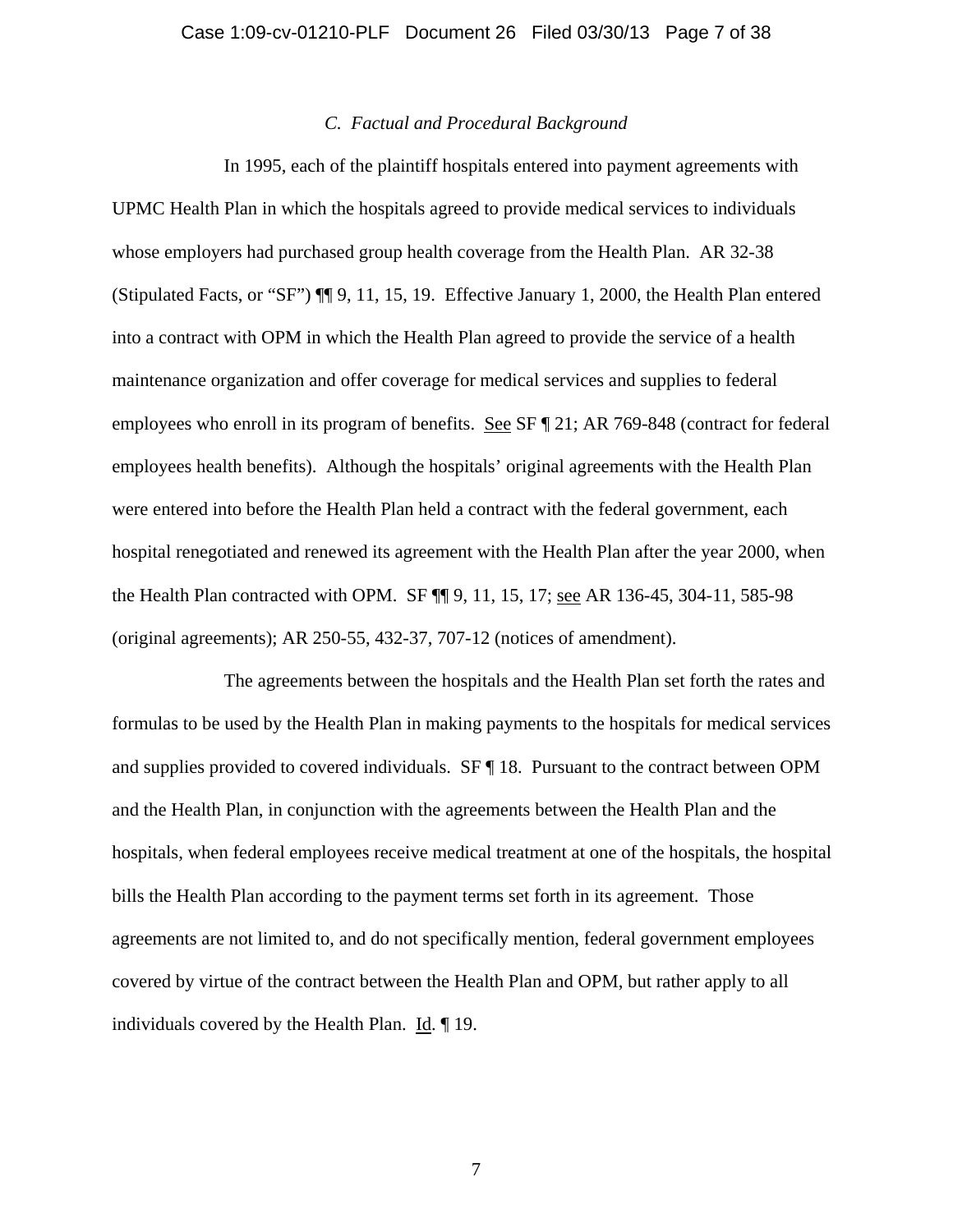#### Case 1:09-cv-01210-PLF Document 26 Filed 03/30/13 Page 8 of 38

 None of the agreements between the hospitals and the Health Plan contain provisions obligating the hospitals to comply with Executive Order 11246, Section 503 of the Rehabilitation Act, or Section 402 of VEVRAA. SF ¶ 20.

 In January 2004, OFCCP sent letters to each hospital stating that it had been selected for a compliance review under the Executive Order, the Rehabilitation Act, and VEVRAA, and requesting that the hospital submit information demonstrating compliance with the equal opportunity provisions in those laws and permit OFCCP representatives to conduct onsite inspections.  $SF \nvert 24$ ; AR 1070-94. The hospitals did not supply the information requested by OFCCP and instead sent it a joint letter maintaining that they held no government subcontracts and thus were not subject to the auditing authority of OFCCP or the equal opportunity requirements of the statutes and Executive Order. SF ¶¶ 25-26; AR 1095-96.

 In November 2006, OFCCP filed administrative complaints against the hospitals to enforce Executive Order No. 11246, Section 503 of the Rehabilitation Act, and Section 402 of VEVRAA. AR 1223. Appearing before the ALJ assigned to hear the matter, the hospitals contended that they held no government subcontracts and thus were not subject to OFCCP's authority. See AR 18-31. Disagreeing with the arguments advanced by the hospitals in support of that contention, the ALJ issued a recommended decision and order granting OFCCP's motion for summary judgment. See AR 1133-52. The hospitals then filed exceptions to the ALJ's recommended decision and order with the ARB. See AR 1153-55. In May 2009, the ARB issued a final decision and order upholding the ALJ's decision and confirming that the hospitals' agreements with the Health Plan are subcontracts covered by the three equal opportunity provisions. See AR 1221-34. The ARB's final decision and order permanently enjoins the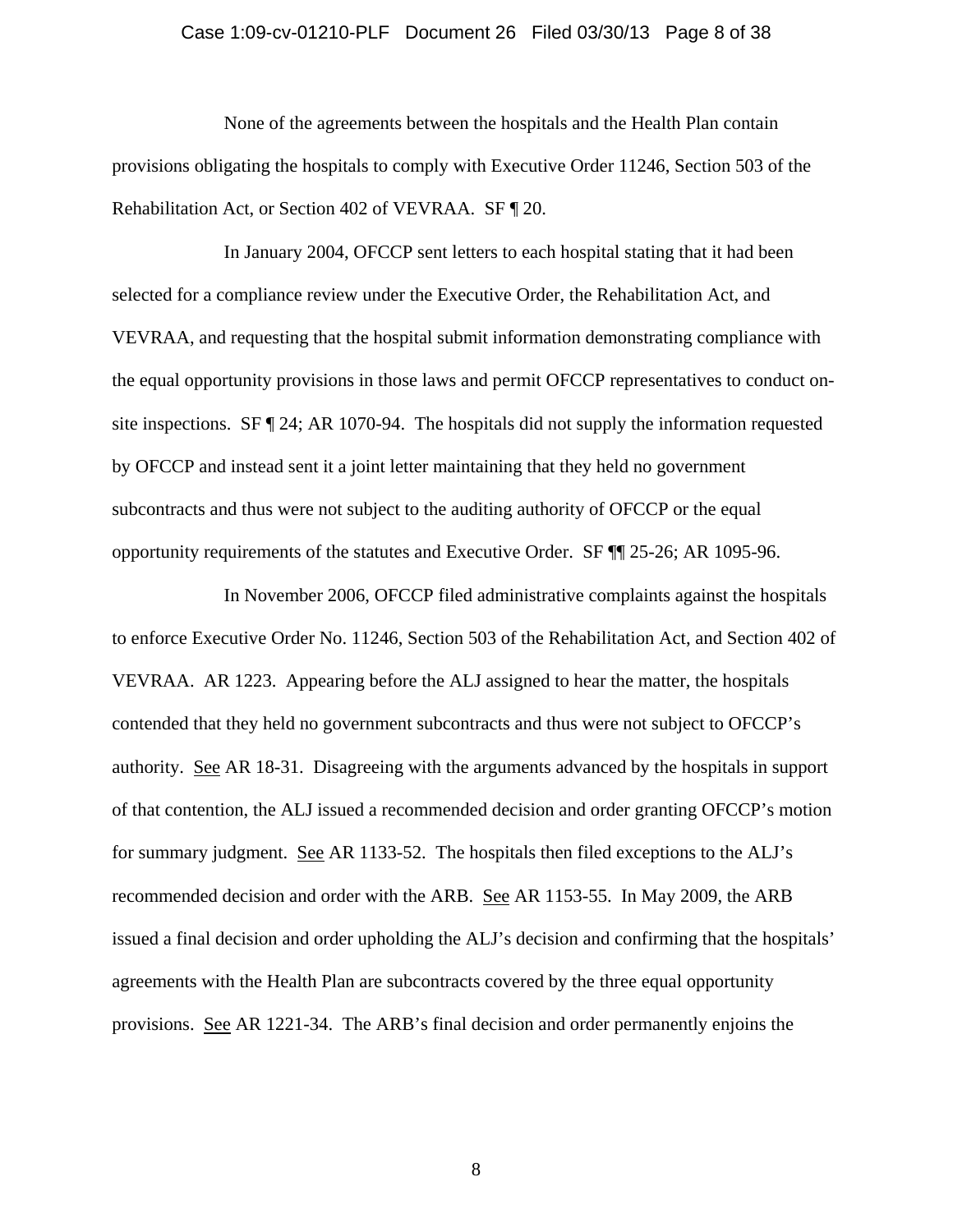# Case 1:09-cv-01210-PLF Document 26 Filed 03/30/13 Page 9 of 38

hospitals from failing or refusing to comply with the requirements of Executive Order 11246, the Rehabilitation Act, VEVRAA, and their implementing regulations. AR 1232.

 The hospitals now seek review of the ARB's decision and order under the APA, 5. U.S.C. § 701 et seq., asking the Court to set aside the decision and order and enjoin the Department of Labor from enforcing it. The hospitals maintain that the ARB erred in concluding that they are government subcontractors obligated to comply with the equal opportunity requirements of federal law. They further contend that the Secretary of Labor's implementing regulations conflict with the underlying laws, exceed the grant of his delegated legislative authority, and are "inconsistent with the fundamental notion that a party is bound by the affirmative action obligations of Executive Order 11246, Section 503 of the Rehabilitation Act and VEVRAA by virtue of electing to do business with the federal government and/or by agreeing to be bound by such obligations." Compl. ¶¶ 65, 70-72.

 The parties have filed cross-motions for summary judgment. In addition, the hospitals have moved for leave to supplement the administrative record with one additional document, a request that the Secretary opposes. As the ARB explained, and as the parties agree, this case involves no factual disputes and presents only questions of law. See AR 1224.

# II. LEGAL STANDARD

 Summary judgment may be granted if the moving party "shows that there is no genuine dispute as to any material fact and the movant is entitled to judgment as a matter of law." FED. R. CIV. P. 56(a). In a case involving review of a final agency action under the Administrative Procedure Act, 5 U.S.C. § 706, however, the Court's role is limited to reviewing the administrative record, so the standard set forth in Rule 56(a) does not apply. See Cottage Health System v. Sebelius, 631 F. Supp. 2d 80, 89-90 (D.D.C. 2009) (citing North Carolina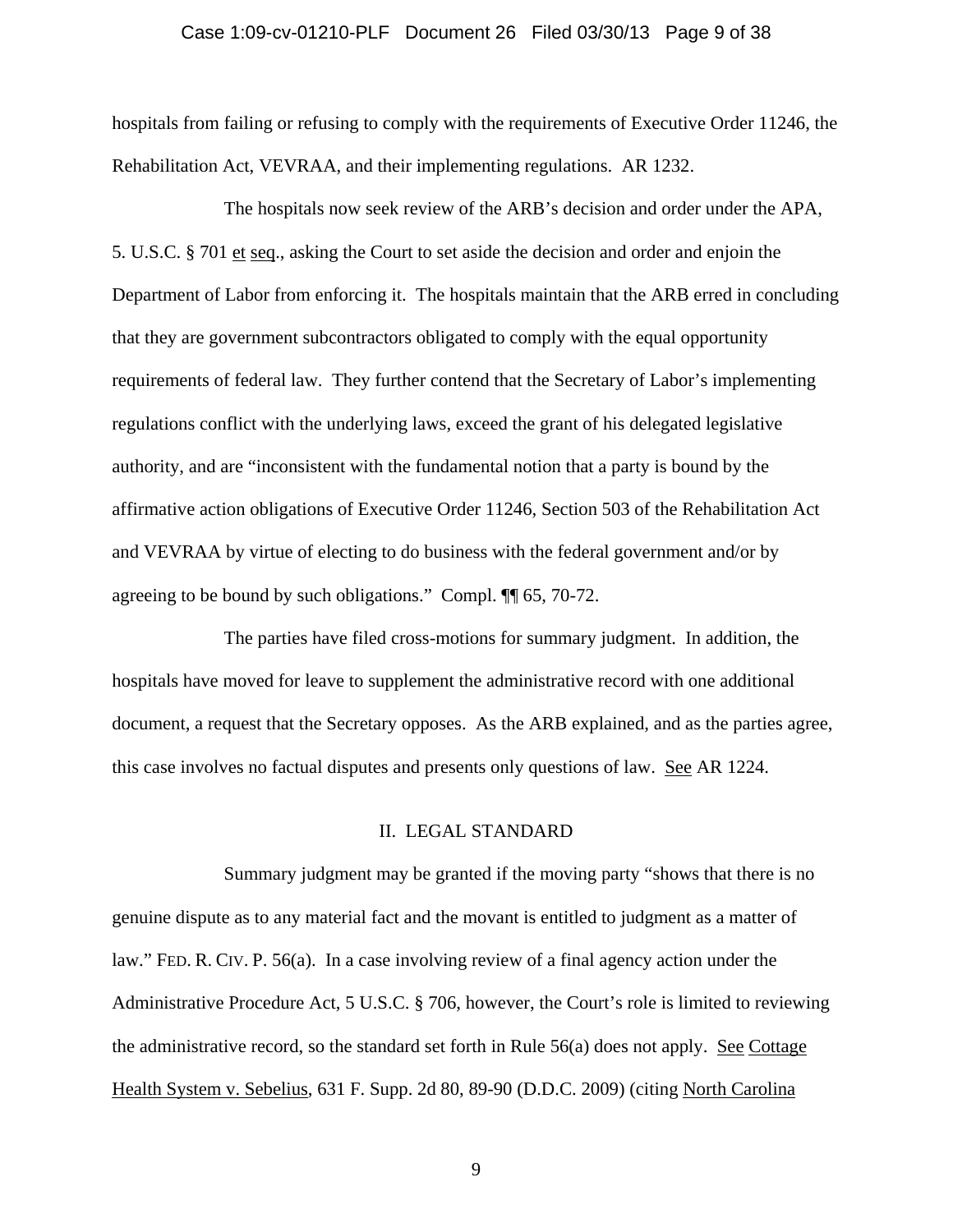## Case 1:09-cv-01210-PLF Document 26 Filed 03/30/13 Page 10 of 38

Fisheries Ass'n v. Gutierrez, 518 F. Supp. 2d 62, 79 (D.D.C. 2007)). "Under the APA, it is the role of the agency to resolve factual issues to arrive at a decision that is supported by the administrative record, whereas 'the function of the district court is to determine whether or not as a matter of law the evidence in the administrative record permitted the agency to make the decision it did.'" Id. (quoting Occidental Engineering Co. v. INS, 753 F.2d 766, 769-70 (9th Cir. 1985)). Summary judgment simply serves as "the mechanism for deciding, as a matter of law, whether the agency action is supported by the administrative record and otherwise consistent with the APA standard of review." See id. at 90; Fund for Animals v. Babbitt, 903 F. Supp. 96, 105 (D.D.C. 1995).

 The standard of review under the APA "is a highly deferential one. It presumes agency action to be valid." Humane Society of the United States v. Kempthorne, 579 F. Supp. 2d 7, 12 (D.D.C. 2008) (quoting Ethyl Corp. v. EPA, 541 F.2d 1, 34 (D.C. Cir. 1976)). Nevertheless, a reviewing court must set aside agency actions, findings, or conclusions when they are arbitrary, capricious, an abuse of discretion, otherwise not in accordance with law, or unsupported by substantial evidence. See 5 U.S.C. § 706(2)(A) and (E); Marsh v. Oregon Natural Resources Council, 490 U.S. 360, 375 (1989). Agency action is arbitrary and capricious if the agency

> relied on factors which Congress has not intended it to consider, entirely failed to consider an important aspect of the problem, offered an explanation for its decision that runs counter to the evidence before the agency, or is so implausible that it could not be ascribed to a difference in view or the product of agency expertise.

## Motor Vehicle Mfrs. Assoc. v. State Farm Mutual Auto. Insurance Co., 463 U.S. 29, 43 (1983).

 When faced with cross-motions for summary judgment, the court must rule on each party's motion on an individual and separate basis, determining in each case whether a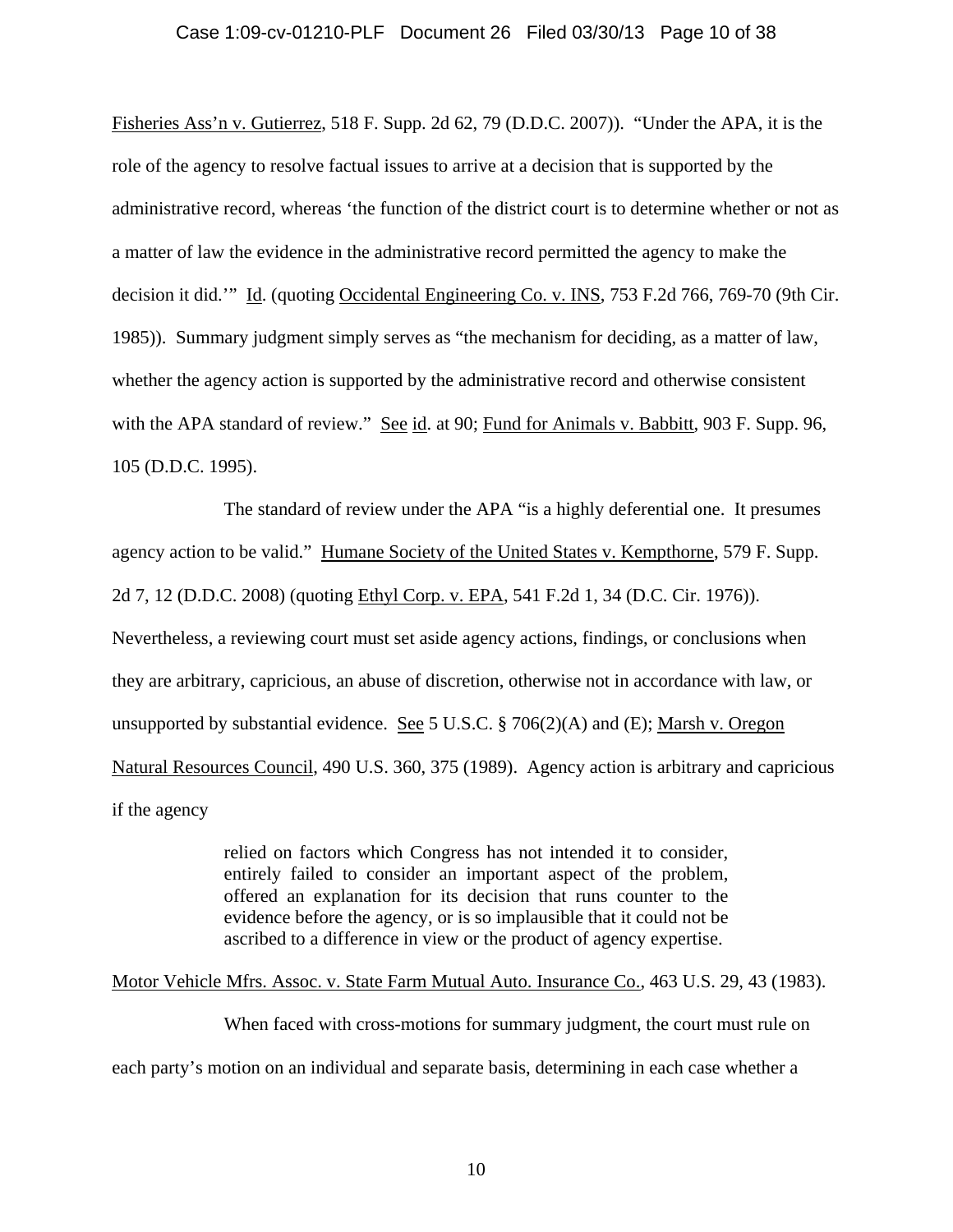# Case 1:09-cv-01210-PLF Document 26 Filed 03/30/13 Page 11 of 38

judgment may be entered for the moving party. Beverly Enterprises, Inc. v. Herman, 130 F. Supp. 2d 1, 12 (D.D.C. 2000) (citing Held v. American Airlines, Inc., 13 F. Supp. 2d 20, 23 (D.D.C. 1998)).

# III. DISCUSSION

 The hospitals raise four objections to the ARB's determination that they are government subcontractors obligated to comply with the Executive Order and statutes at issue as well as with the Secretary of Labor's implementing regulations. The Court finds none of these objections persuasive. It will discuss each in turn.

# *A. Definition of "Subcontractor" in the Health Plan's Contract with OPM*

 The hospitals first contend that the statutes and Executive Order do not apply to them because OPM and the Health Plan expressly agreed that a provider of medical services is not a "subcontractor" within the meaning of their contract. Thus, the very government contract on which the hospitals' alleged status as subcontractors rests, they argue, itself makes clear that they are not subcontractors. While the hospitals are correct about the terms of the OPM/Health Plan contract, they are wrong about the legal implications of those terms.

 The OPM/Health Plan contract defines the term "subcontractor," for the purposes of the contract, as "[a]ny supplier, distributor, vendor, or firm that furnishes supplies or services to or for a prime contractor, or another subcontractor, *except for providers of direct medical services or supplies pursuant to the Carrier's health benefits plan*." AR 776 (emphasis added); see id. (defining "Carrier" as the main contractor, *i.e.*, the Health Plan). The contract thus purports to exempt hospitals, among others, from the status of subcontractors.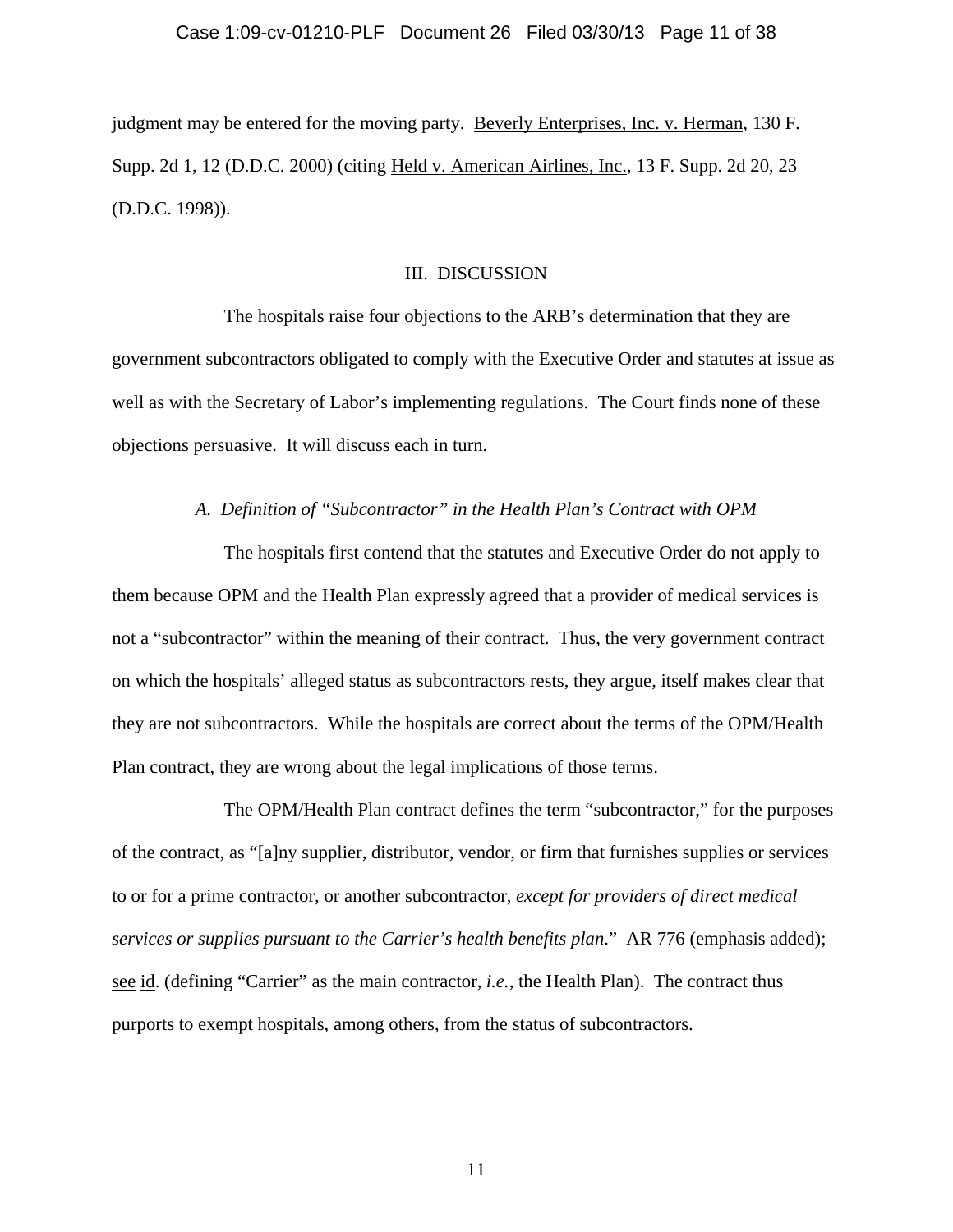#### Case 1:09-cv-01210-PLF Document 26 Filed 03/30/13 Page 12 of 38

 But as the Secretary explains, "neither the UPMC Health Plan nor a federal contracting agency is empowered to override the mandatory requirements of two federal statutes and an Executive Order." Defs.' MSJ at 24. To the contrary: "Generally, a provision in a government contract that violates or conflicts with a federal statute is invalid or void." Burnside-Ott Aviation Training Ctr. v. Dalton, 107 F.3d 854, 858 (Fed. Cir. 1997) (quoting American Airlines, Inc. v. Austin, 75 F.3d 1535, 1538 (Fed. Cir. 1996)); see id. at 857-59 (holding jurisdiction-defeating contract provision to be void); Yosemite Park & Curry Co. v. United States, 582 F.2d 552, 560 (Ct. Cl. 1978) (holding contract provision violating federal procurement law to be void); see also Reno Hilton Resorts v. N.L.R.B., 196 F.3d 1275, 1281 (D.C. Cir. 1999) (noting "the general principle that a party cannot exercise its contractual rights in violation of the law"); Javins v. First Nat. Realty Corp., 428 F.2d 1071, 1081-82 (D.C. Cir. 1970) (reading terms of housing code regulations into housing contract).

 The Secretary of Labor, not OPM, has been given the authority to administer the statutes and Executive Order and to issue regulations implementing them. See Exec. Order No. 11246 § 201; Exec. Order No. 11758 § 2; 38 U.S.C. § 4212(a)(1). These regulations define the term "subcontractor" without including an exception for providers of medical services. See 41 C.F.R.  $\S$  60-1.3, 60-741.2(m), 60-250.2(m). Moreover, the Secretary alone has been delegated the authority to waive the non-discrimination and affirmative action requirements of the statutes and Executive Order under certain circumstances and with respect to particular contracts. See Exec. Order No. 11246 § 204; Exec. Order No. 11758 § 2.

 In light of this apportioning of authority, OPM and the Health Plan have no power to limit the scope of the Rehabilitation Act, VEVRAA, or Executive Order 11246 by contractually agreeing to a narrower definition of "subcontractor" than the Secretary has adopted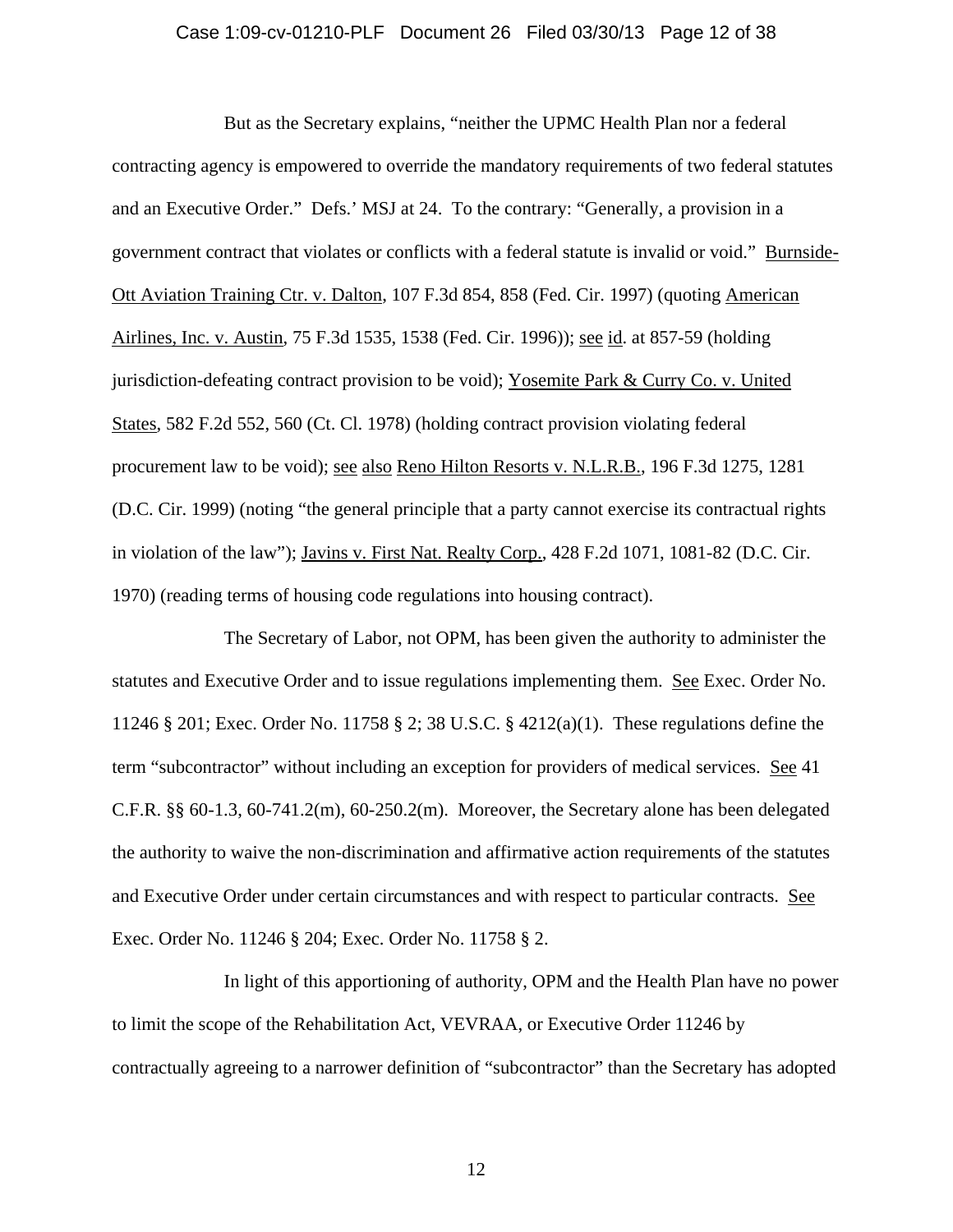### Case 1:09-cv-01210-PLF Document 26 Filed 03/30/13 Page 13 of 38

in implementing those laws. To the contrary, as discussed at greater length in Section III.D of this Opinion, "a mandatory contract clause that expresses a significant or deeply ingrained strand of public procurement policy is considered to be included in a contract by operation of law," and thus cannot be intentionally or inadvertently omitted by a contracting federal agency, because "the United States is neither bound nor estopped by its agents who act beyond their authority or contrary to statute and regulations." S.J. Amoroso Const. Co., Inc. v. United States, 12 F.3d 1072, 1075 (Fed. Cir. 1993) (citing Federal Crop Ins. Corp. v. Merrill, 332 U.S. 380, 384  $(1947)$ .

 Because OPM and the Health Plan have no authority to define the contours of the equal opportunity laws governing federal procurement by devising their own meaning for the word "subcontractor," the definition of that word in the OPM/Health Plan contract has no effect on whether the hospitals lawfully may be regarded as government subcontractors and subject to the attendant legal obligations.

# *B. Regulatory Definition of "Subcontractor"*

 The hospitals' next argument is that they do not qualify as "subcontractors" under the Secretary's own implementing regulations. Again, their contentions fall short.

 The regulations implementing the statutes and Executive Order each provide the following definition of "subcontract":

> Subcontract means any agreement or arrangement between a contractor and any person (in which the parties do not stand in the relationship of an employer and an employee):

(1) For the purchase, sale or use of personal property or nonpersonal services which, in whole or in part, is necessary to the performance of any one or more contracts; or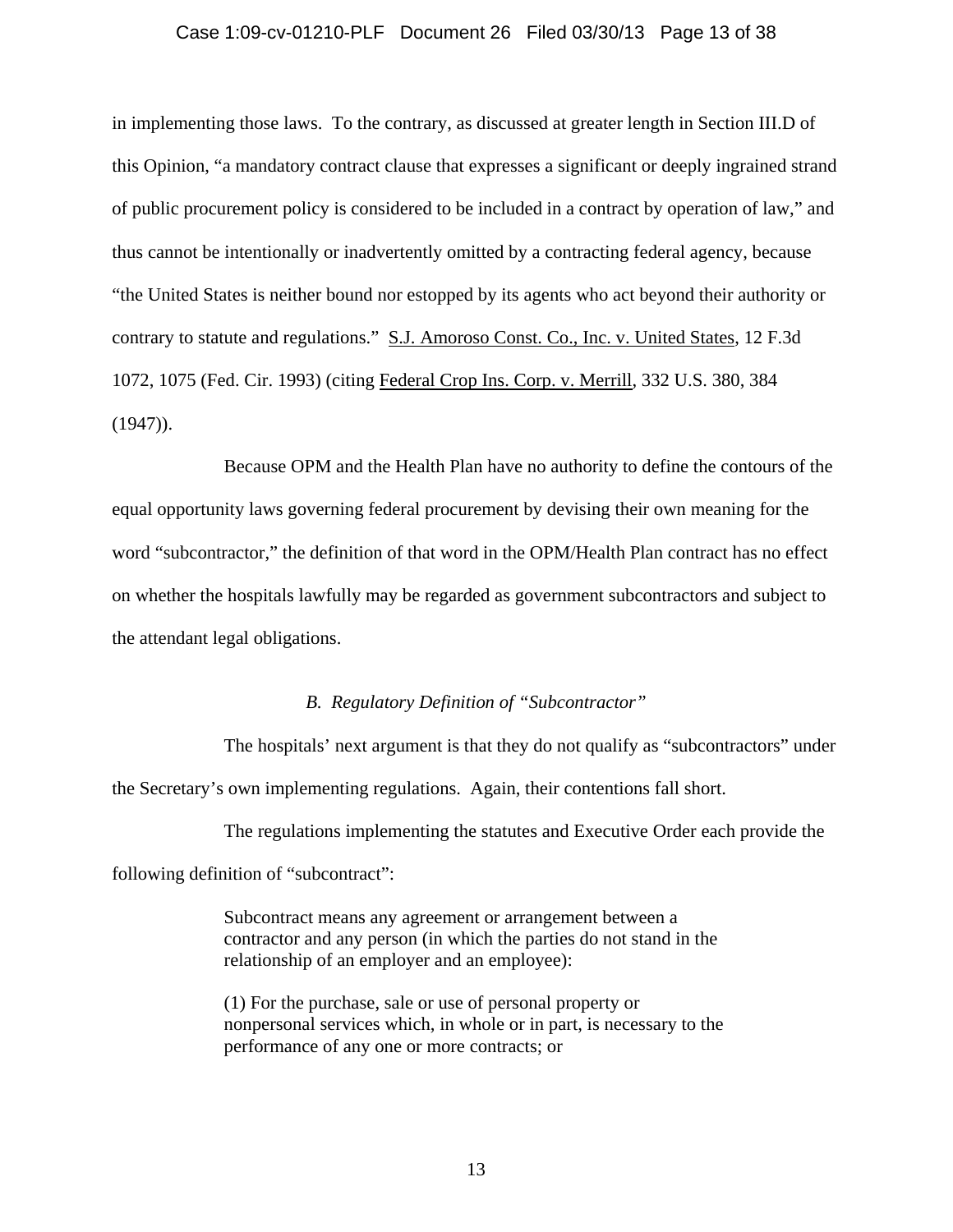# Case 1:09-cv-01210-PLF Document 26 Filed 03/30/13 Page 14 of 38

(2) Under which any portion of the contractor's obligation under any one or more contracts is performed, undertaken or assumed.

41 C.F.R. § 60-1.3; see 41 C.F.R. § 60-741.2(*l*); 41 C.F.R. § 60-250.2(*l*). The ALJ and the ARB concluded that the hospitals' agreements with the Health Plan qualify as subcontracts under both prongs of this definition. AR 1143-45, 1229-30. The hospitals' primary argument here is that the business of supplying medical care is one of offering "personal services," not "nonpersonal services," and that the services they provide pursuant to their agreements with the Health Plan therefore do not fall within the first prong of the Secretary's definition.

None of the three laws on which these regulations are based define the term

"nonpersonal services." The Secretary's implementing regulations provide some limited

guidance on the meaning of that term within their definition of "government contract":

Government contract means any agreement or modification thereof between any contracting agency and any person for the purchase, sale or use of personal property or nonpersonal services. The term "personal property," as used in this section, includes supplies, and contracts for the use of real property (such as lease arrangements), unless the contract for the use of real property itself constitutes real property (such as easements). *The term "nonpersonal services" as used in this section includes, but is not limited to, the following services: Utilities, construction, transportation, research, insurance, and fund depository.* The term Government contract does not include:

(1) Agreements in which the parties stand in the relationship of employer and employee; and

(2) Federally assisted construction contracts.

41 C.F.R. § 60-1.3 (emphasis added). This provision obviously does not define "nonpersonal services" but rather lists several non-exclusive examples of such services. The hospitals assert

that "none of the listed categories are analogous to the type of personalized medical care

provided by the hospitals in this case." Pls.' MSJ at 16. In other words, the hospitals argue — as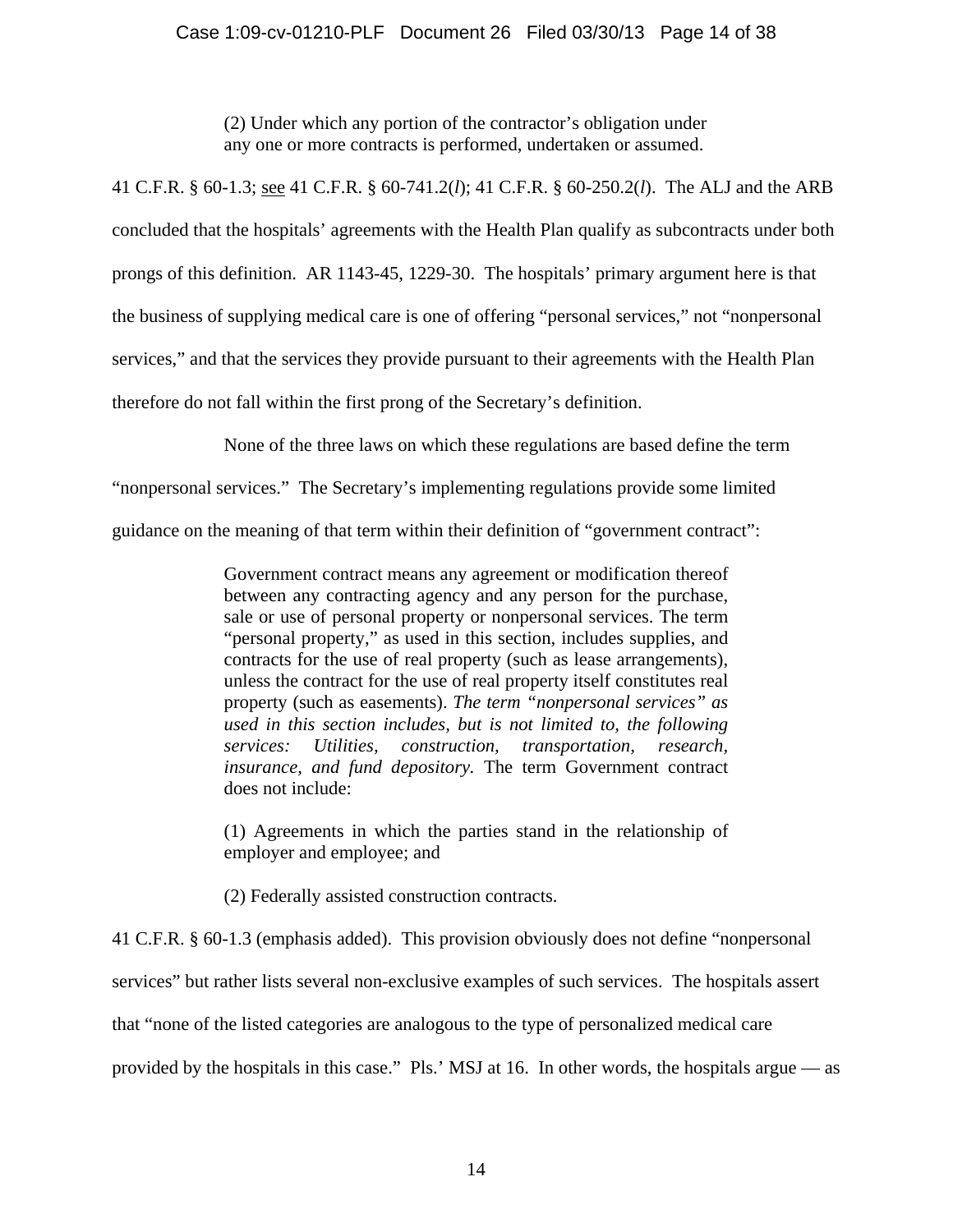## Case 1:09-cv-01210-PLF Document 26 Filed 03/30/13 Page 15 of 38

they did before the ALJ and the ARB — that the term "nonpersonal services" must be contrasted with "personal services" (a term not found in the regulations) like colonoscopies or proctology examinations, AR 1229, and thus refers to a lack of direct interpersonal interaction provided by the subcontracting entity to those benefitting from its services. The hospitals have cited no authority for their proffered definition.

 Recognizing that there is no explicit definition of the term "nonpersonal services" in the statutes or regulations, the ALJ and the ARB looked for guidance to Chapter 1 of the Federal Acquisition Regulations ("FAR"), found in Title 48 of the Code of Federal Regulations, because Subchapter D of that chapter — which "prescribes policies and procedures pertaining to nondiscrimination in employment by contractors and subcontractors," 48 C.F.R. § 22.800 includes a definition of "subcontract" that is materially identical to the definition set forth in the Secretary's regulations. See 48 C.F.R.  $\S 22.801.^4$  Subchapter F of that chapter, entitled "Special Categories of Contracting," includes a Part 37, entitled "Service Contracting," explaining that a "[n]onpersonal services contract means a contract under which the personnel rendering the services are not subject, either by the contract's terms or by the manner of its administration, to the supervision and control usually prevailing in relationships between the Government and its employees." 48 C.F.R. § 37.101. The regulations further explain that "[a] personal services contract is characterized by the employer-employee relationship it creates between the Government and the contractor's personnel." 48 C.F.R. § 37.104(a).<sup>5</sup>

 <sup>4</sup> The only difference between the FAR definition and the Labor Secretary's definition is the substitution of the word "that" for "which" and the word "are" for "is" within prong (1) of the definition. See 48 C.F.R. § 22.801.

<sup>5</sup> Later, the regulations shed light on the significance of clearly distinguishing between government employees and employees of a company that hold a personal services contract: "The Government is normally required to obtain its employees by direct hire under competitive appointment or other procedures required by the civil service laws. Obtaining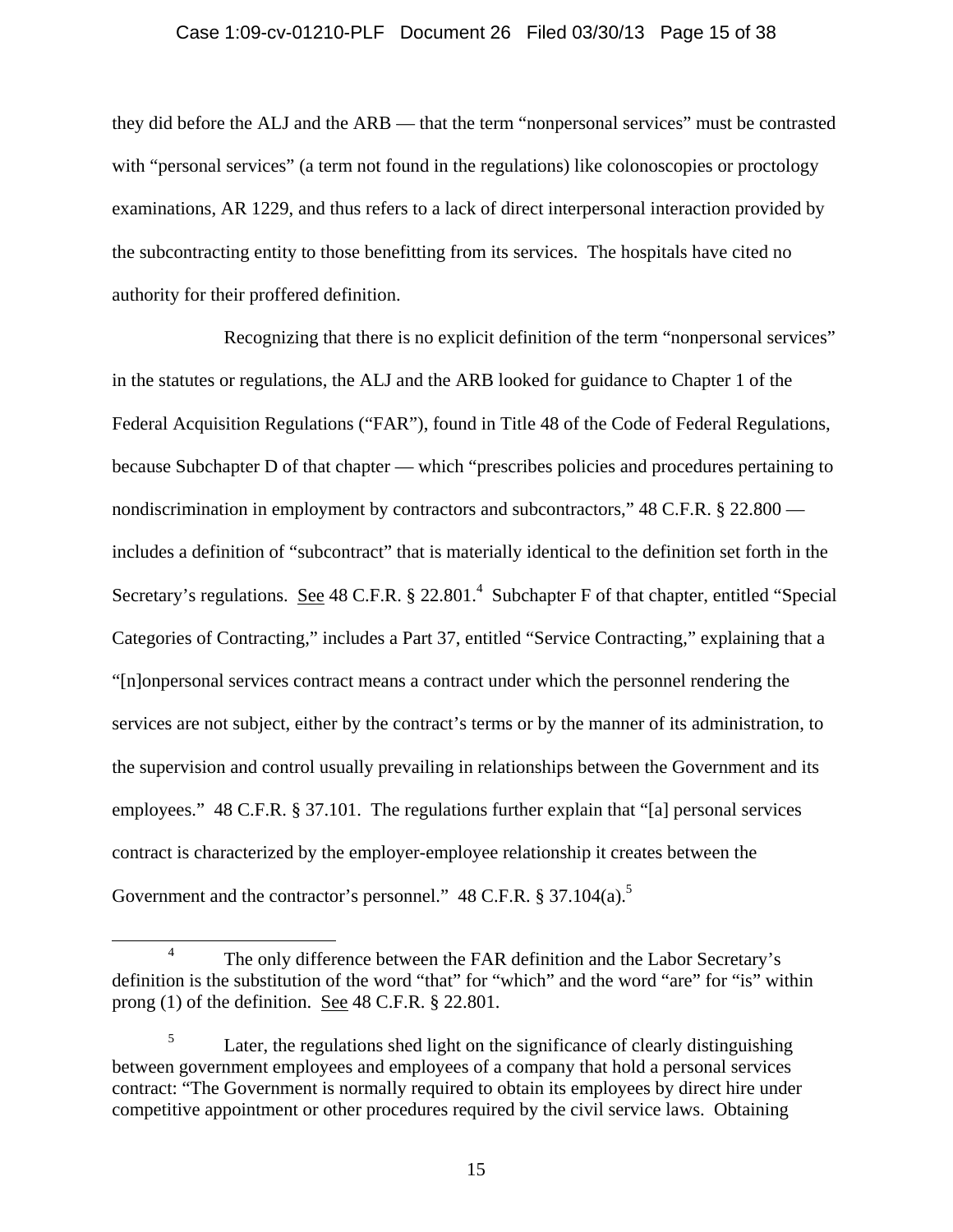#### Case 1:09-cv-01210-PLF Document 26 Filed 03/30/13 Page 16 of 38

 The ALJ and the ARB concluded that the definition of "nonpersonal services contract" in the Federal Acquisition Regulations is applicable to the Labor Secretary's equal opportunity regulations. AR 1144, 1228. First, the two sets of regulations contain materially identical definitions of "subcontract," within which the term "nonpersonal services" is found, and second, as the ALJ noted, the relevant portion of the FAR is designed to prescribe "policies and procedures pertaining to nondiscrimination in employment by contractors and subcontractors," thus making its application to the Secretary's equal opportunity regulations for contractors and subcontractors especially appropriate. AR 1144 (citing 48 C.F.R. § 22.800).

 The ALJ found, and the ARB agreed, that the term "nonpersonal services" does not refer to the nature of the interaction between the employees of a subcontractor and those individuals benefitting from the subcontract, as the hospitals would have it, but rather to the relationship between the subcontractor's personnel and the contracting government agency, as spelled out in the FAR. AR 1144, 1228. The hospitals provided "nonpersonal services" because their personnel "were neither in an employer-employee relationship with the UPMC nor under the supervision and control that an employer would exercise over its employees." AR 1230. Accordingly, there is no basis for the hospitals' contention that their agreements with the Health Plan fall outside the first prong of the Secretary's definition of "subcontract" simply because the hospitals provide direct medical services. AR 1228.

 The hospitals lodge two objections to the ARB's reasoning. First, they assert that instead of drawing on the definition of "nonpersonal services contract" from within Chapter 1 of the FAR in order to elucidate the meaning of "subcontractor" in the Secretary's regulations, the agency should instead have utilized the definition of "subcontractor" that is provided in a

 $\overline{a}$ 

personal services by contract, rather than by direct hire, circumvents those laws unless Congress has specifically authorized acquisition of the services by contract." 48 C.F.R. § 37.104(a).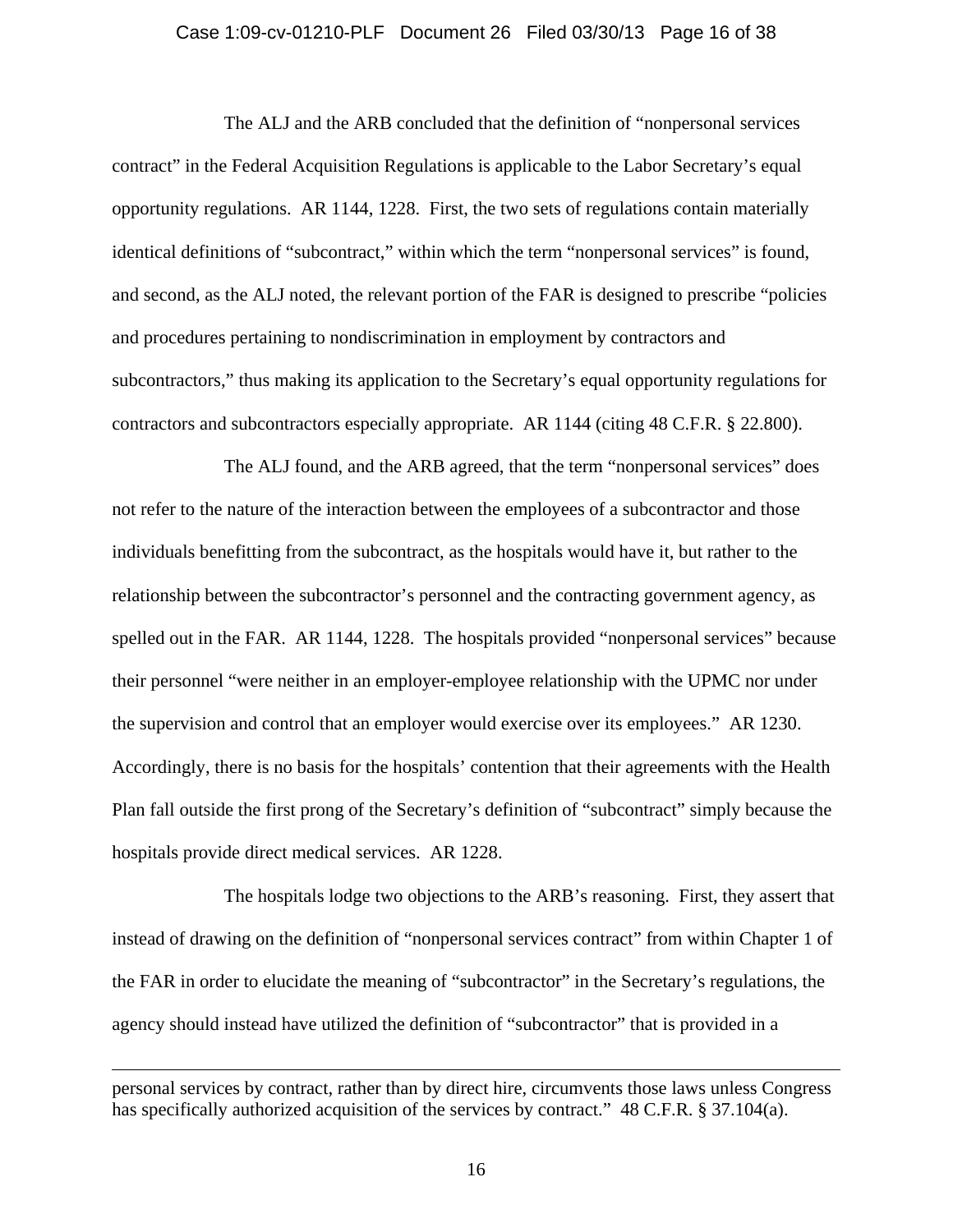#### Case 1:09-cv-01210-PLF Document 26 Filed 03/30/13 Page 17 of 38

different portion of the FAR, Chapter 16. That chapter sets forth regulations for OPM in acquiring and administering contracts with health insurance carriers for federal employees. 48 C.F.R. § 1601.101(b). It defines "subcontractor" as "any supplier, distributor, vendor, or firm that furnishes supplies or services to or for a prime contractor or another subcontractor, *except for providers of direct medical services or supplies pursuant to the Carrier's health benefits plan*." 48 C.F.R. § 1602.170-15 (emphasis added). This definition, of course, mirrors the one recited in the OPM/Health Plan contract, discussed in Section III.A of this Opinion. If applied, it would place the hospitals outside the purview of the Secretary's equal opportunity regulations. The ARB rationally rejected this approach.

 Using the definition of "subcontractor" within Chapter 16 of the FAR might, at first blush, offer some appeal because this case involves a contract entered into by OPM involving health benefits for federal employees. Yet following that approach would entirely supplant the definition of "subcontractor" provided in the Secretary of Labor's regulations, replacing that definition with one from an entirely different regulation that by it terms has no apparent connection to any agency besides OPM. But to use that definition to elucidate the meaning of "subcontractor" in the Secretary's regulations would affect not only OPM contractors like this one but all other government agencies' contractors and their subcontractors as well. Such a result would make little sense in light of its far-reaching results. Unlike the approach urged by the hospitals, which would completely replace the Secretary's definition of "subcontractor," the ARB's reasoning merely helps clarify a term within the Secretary's definition whose meaning is not fully spelled out in the regulations. And instead of drawing on a definition from the FAR that is specific to the operation of a single agency, OPM, and that bears no evident connection to employment practices, see 48 C.F.R. § 1602.170-15, the ARB's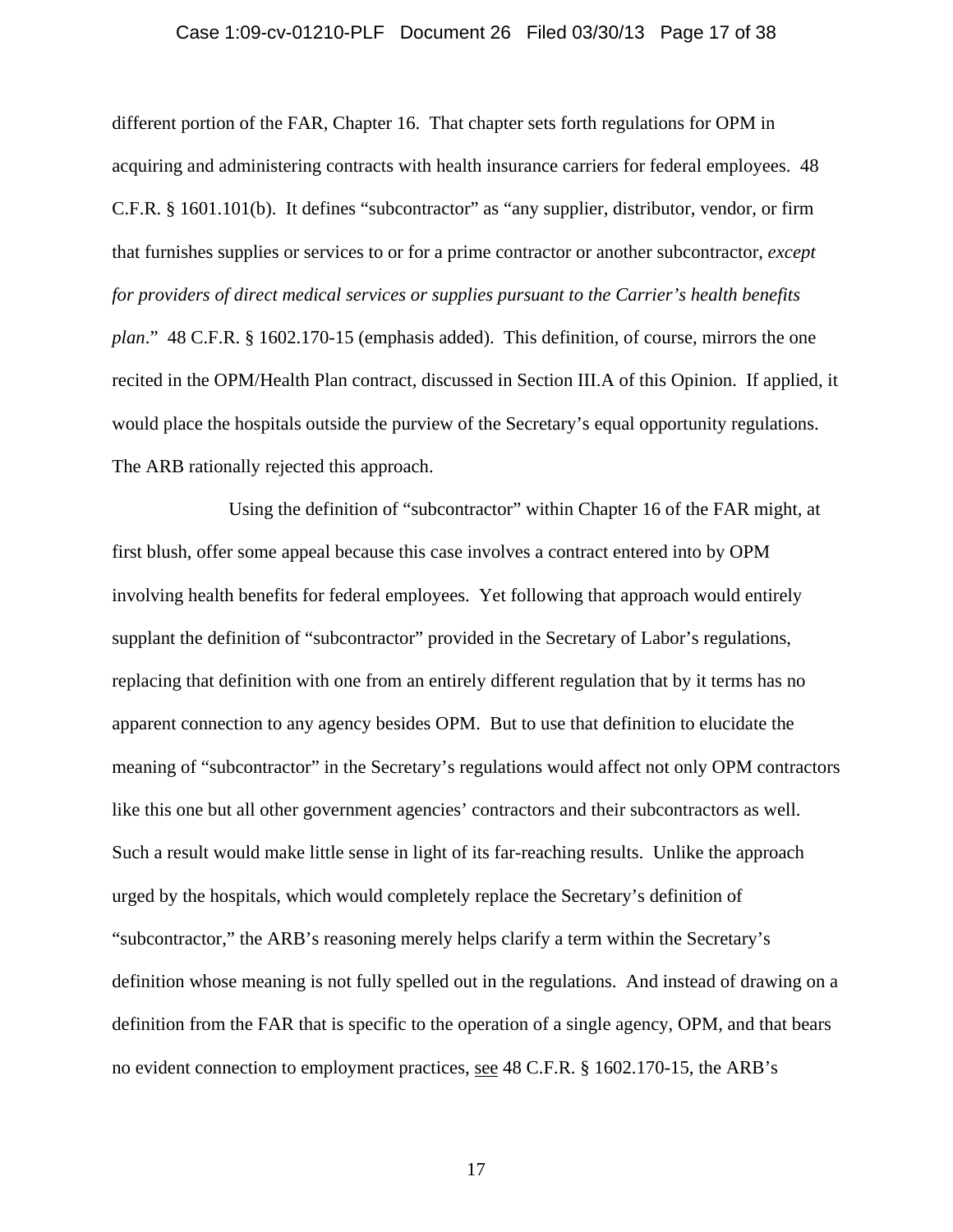### Case 1:09-cv-01210-PLF Document 26 Filed 03/30/13 Page 18 of 38

interpretation explains the term "nonpersonal services" with reference to a broadly applicable definition found in a part of the FAR that clearly evinces a concern with the relationship between employees and their supervisors. See 48 C.F.R. §§ 37.101, 37.104. The fact that this definition is found within a chapter that includes a definition of "subcontract" identical to the Secretary's definition further reinforces the ARB's conclusion that it offers a more appropriate source for guidance than does Chapter 16 of the FAR.

 The hospitals articulate no sensible rationale for their interpretation. The statutory provisions and Executive Order administered by the Secretary are designed to ensure that contractors who benefit from government contracts, and the subcontractors whom they enlist in their efforts, treat their employees in accordance with the equal opportunity mandates of federal law. There is no reason why the Secretary, in implementing those provisions, would have chosen to remove certain categories of employees from the protection of those laws based solely on whether their jobs involve rendering "personal services" — in other words, why the Secretary would have chosen to exclude nurses, doctors, and other hospital staff members from the laws' protection while insurance company staffers and construction workers, for instance, remain within the ambit of that protection.

 The hospitals' second objection to the ARB's reasoning is that its interpretation of the term "nonpersonal services" renders the regulation "nonsensical" and plagued by "unnecessary and superfluous text." Pls.' MSJ at 18. That is so, the hospitals say, because the definition of "subcontract" already excludes agreements in which the parties "stand in the relationship of an employer and an employee." 41 C.F.R. § 60-1.3. It would be redundant, they maintain, if one of the subparts of the definition — prong  $(1)$  — used the term "nonpersonal services" with no other purpose than to exclude the very same category of agreements.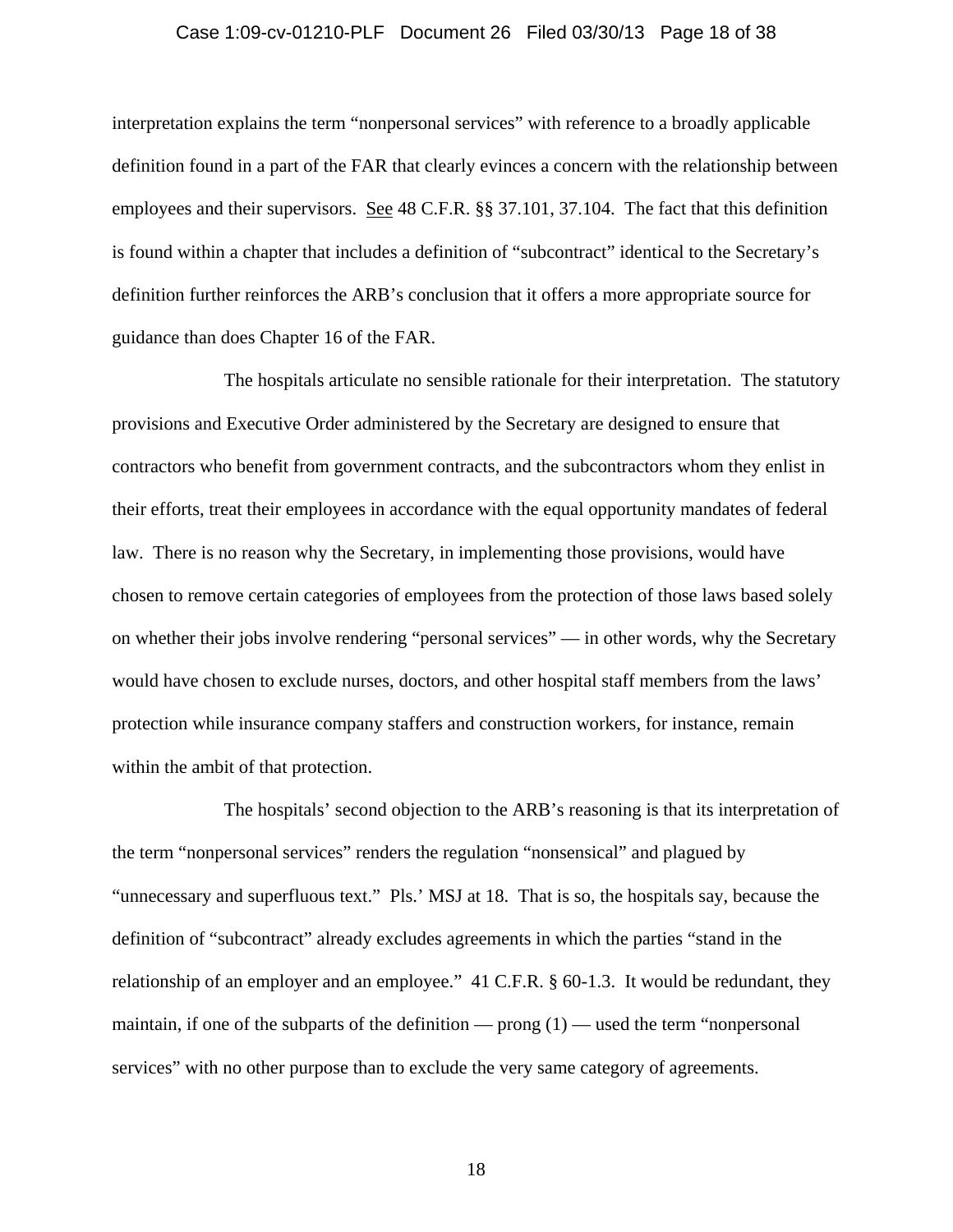### Case 1:09-cv-01210-PLF Document 26 Filed 03/30/13 Page 19 of 38

 The Court disagrees. The ARB's interpretation does not create any redundancy in the regulation. The opening phrase in the definition of "subcontract" speaks to the relationship between the contractor and the subcontractor, making clear that a subcontract exists only if "the parties" themselves "do not stand in the relationship of an employer and an employee." 41 C.F.R. § 60-1.3. Prong (1) of the definition, as interpreted by the ARB in reliance on the first chapter of the FAR, refers to the relationship between the contractor and the *employees* of the subcontractor, making clear that a subcontract exists only if those employees  $-i.e.,$  "the personnel rendering the services" — "are not subject, either by the contract's terms or by the manner of its administration, to the supervision and control usually prevailing in relationships between the Government and its employees." 48 C.F.R. § 37.101. The distinction is meaningful because a subcontractor can be either an individual person or a company with its own employees. In the latter scenario, if no employer-employee relationship exists between the government and the company's personnel, the contract is one for "nonpersonal services" and thus qualifies as a "subcontract" within the first prong of the Secretary's definition.<sup>6</sup>

 The ARB's interpretation of the term "nonpersonal services" also is consistent with the regulation's pronouncement, within the definition of "government contract," that "[t]he term 'nonpersonal services' as used in this section includes, but is not limited to, the following services: Utilities, construction, transportation, research, insurance, and fund depository." 41 C.F.R. § 60-1.3. This non-exclusive list sets forth classic illustrative examples of arrangements in which a contractor provides an ongoing service to the government while maintaining

 <sup>6</sup>  $6 \text{$  Presumably there is no need to provide an equivalent limitation regarding employees of subcontractors involved in "the purchase, sale or use of personal property," 41 C.F.R. § 60-1.3, because the employees of such subcontractors will never be confused with government personnel, as their employers deliver to the government a tangible good or finished product, not an ongoing service.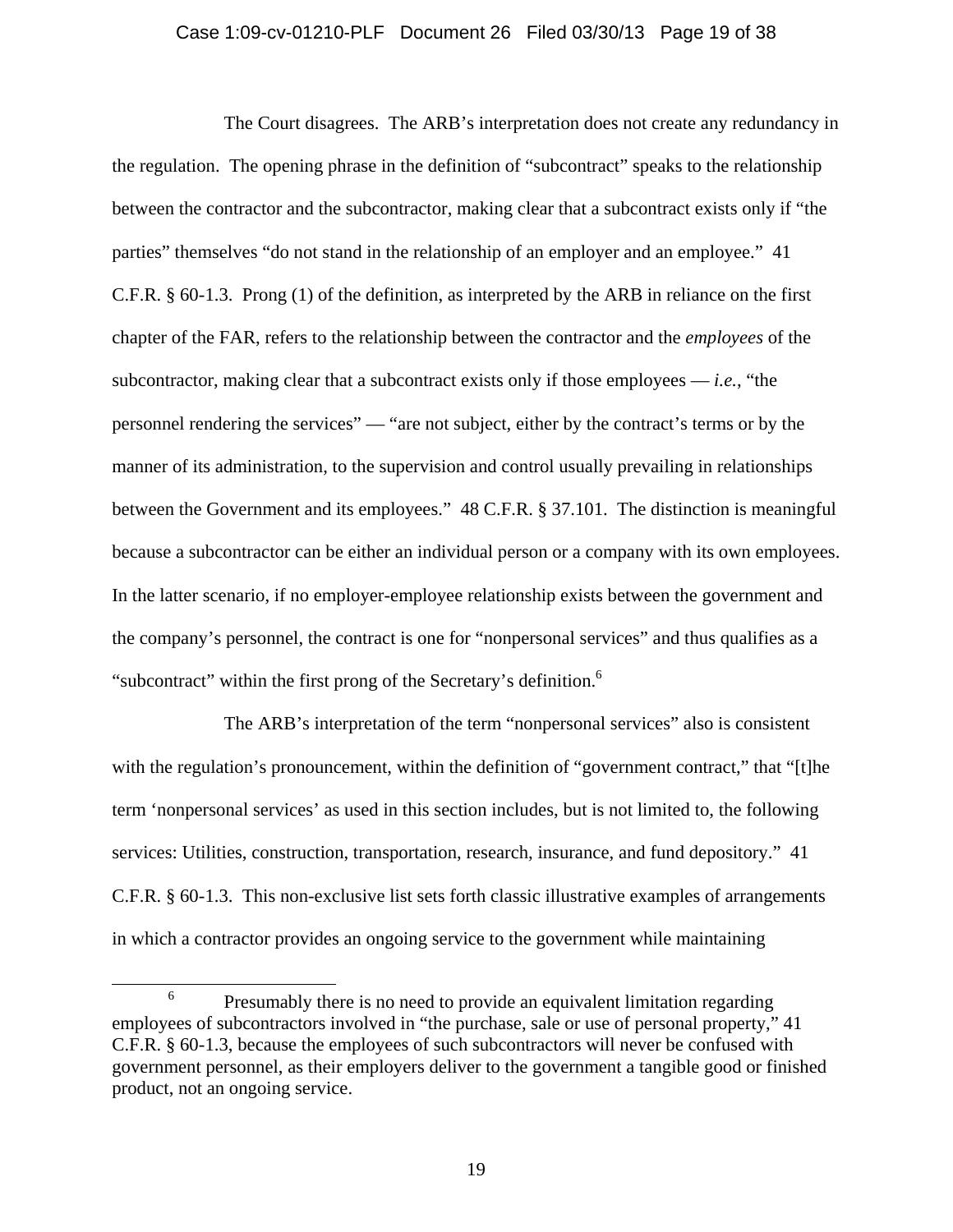### Case 1:09-cv-01210-PLF Document 26 Filed 03/30/13 Page 20 of 38

exclusive supervisory control over its own personnel. Listing these illustrative examples performs a clarifying function and is not superfluous simply because the actual definition of "nonpersonal services" must be found elsewhere.

 Far from rendering the Secretary's regulation "nonsensical," therefore, the ARB construed the term "nonpersonal services" in a manner that is not only highly rational but also in harmony with the general use of that term in federal procurement law elsewhere in the Code of Federal Regulations. The Court therefore rejects the hospitals' argument that the ARB's decision should be set aside for misconstruing the meaning of the term "nonpersonal services" within the Secretary's definition of "subcontract."<sup>7</sup>

 Were there any doubt here about the correctness of the ARB's interpretation, basic principles of administrative review would still require upholding that interpretation. Courts "must give substantial deference to an agency's interpretation of its own regulations," Fina Oil  $\&$ Chem. Co. v. Norton, 332 F.3d 672, 676 (D.C. Cir. 2003) (quoting Thomas Jefferson Univ. v. Shalala, 512 U.S. 504, 512 (1994)). Because they "lack authority to 'decide which among several competing interpretations [of an agency's own regulation] best serves the regulatory purpose,'" courts "instead must 'give effect to the agency's interpretation so long as it . . . sensibly conforms to the purpose and wording of the regulations.'" Id. (quoting Martin v.

 $\overline{7}$  $\alpha$ <sup>7</sup> As noted, the ARB also concluded that the hospitals qualify as subcontractors within the second prong of the Secretary's definition as well as the first. The second prong encompasses agreements "[u]nder which any portion of the contractor's obligation under any one or more contracts is performed, undertaken or assumed." 41 C.F.R. § 60-1.3. The ARB found this condition satisfied because the Health Plan's contract with OPM "required it to put a health maintenance organization into operation," and the contract "thus depended on medical providers like the [hospitals] to offer medical services and supplies necessary for the [Health Plan] to meet a portion of its obligations under its contract with OPM." AR 1230. The ARB's conclusion on this point is problematic, however, because Section 503 of the Rehabilitation Act and Section 402 of VEVRAA, on which the Secretary's implementing regulations are based, limit their equal opportunity mandates to subcontracts for the procurement of "personal property" or "nonpersonal services." 29 U.S.C. § 793(a); 38 U.S.C. § 4212(a)(1).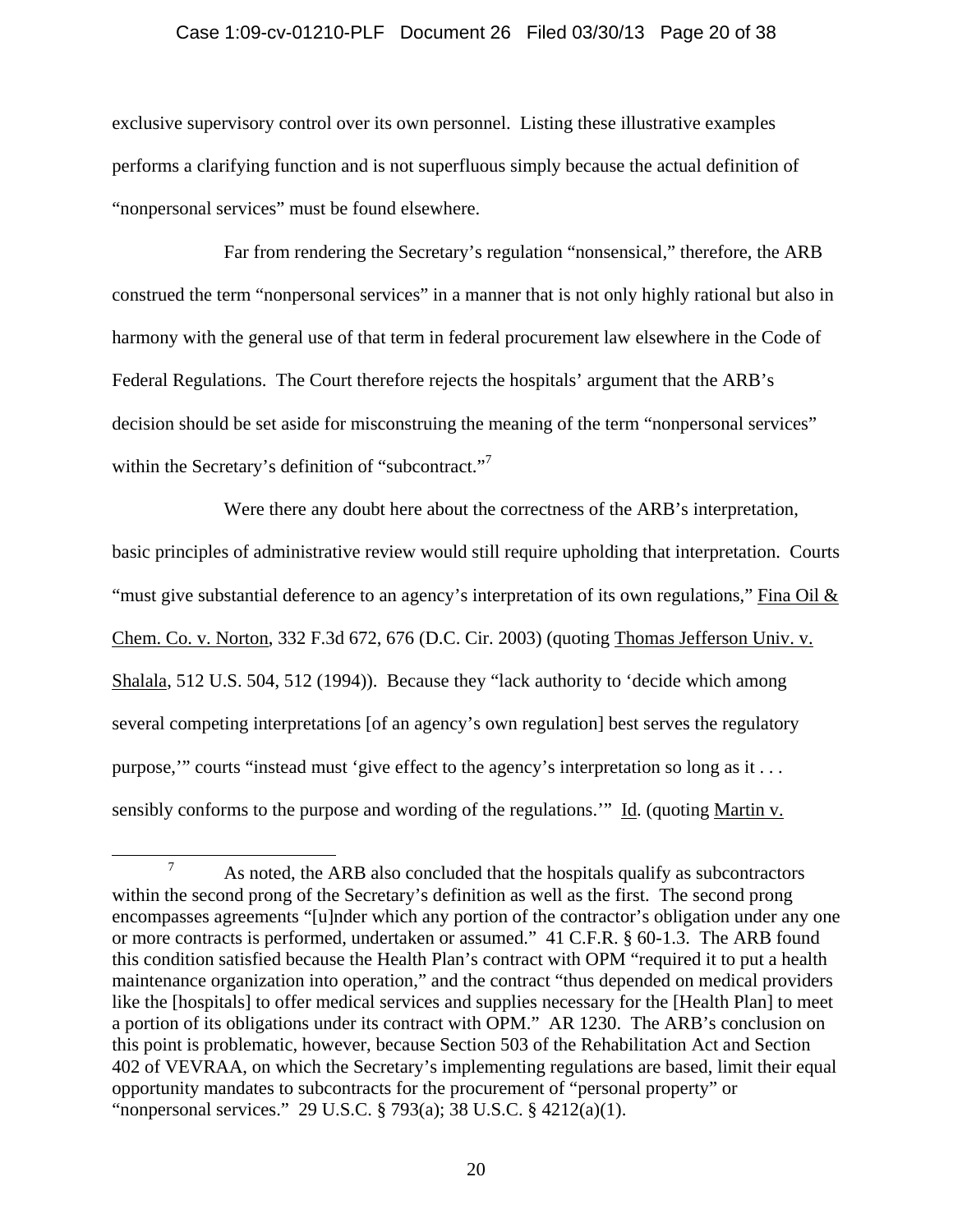### Case 1:09-cv-01210-PLF Document 26 Filed 03/30/13 Page 21 of 38

Occupational Safety & Health Review Comm'n, 499 U.S. 144, 150-51 (1991) (alteration in Fina Oil)). Only an agency interpretation that is "plainly erroneous or inconsistent with the regulation" will be rejected. Id. (quoting Bowles v. Seminole Rock & Sand Co., 325 U.S. 410, 414 (1945)). As the foregoing discussion should make clear, the Court does not find the ARB's interpretation of the Secretary's regulation to be plainly erroneous or inconsistent with the regulation.

## *C. Designation of the Hospitals as Subcontractors*

 The hospitals next argue that, even accepting the ARB's construction of the word "subcontract" in the Secretary's regulations, their agreements with the Health Plan do not fit within that definition, and therefore they are not government subcontractors who must comply with the laws at issue here. Essentially, this argument involves a dispute about the nature and scope of OPM's contract with the Health Plan, which in turn affects whether the hospitals' agreements with the Health Plan can properly be understood as serving the ends of that contract — thus rendering them subcontractors.

 In order to qualify as a subcontract under the regulations, an agreement must provide for the furnishing of property or nonpersonal services that are "necessary to the performance" of a government contract — or, in the alternative, the agreement must be one "[u]nder which a portion of the contractor's obligation [pursuant to its government contract] is performed, undertaken or assumed." 41 C.F.R. § 60-1.3; 41 C.F.R. § 60-741.2(*l*); 41 C.F.R. § 60-250.2(*l*). The hospitals maintain that the medical services they provide as part of their agreements with the Health Plan are not "necessary to the performance" of the Health Plan's contract with OPM. Nor, they say, is any portion of the Health Plan's obligation to OPM performed, undertaken, or assumed under their own agreements with the Health Plan. The gist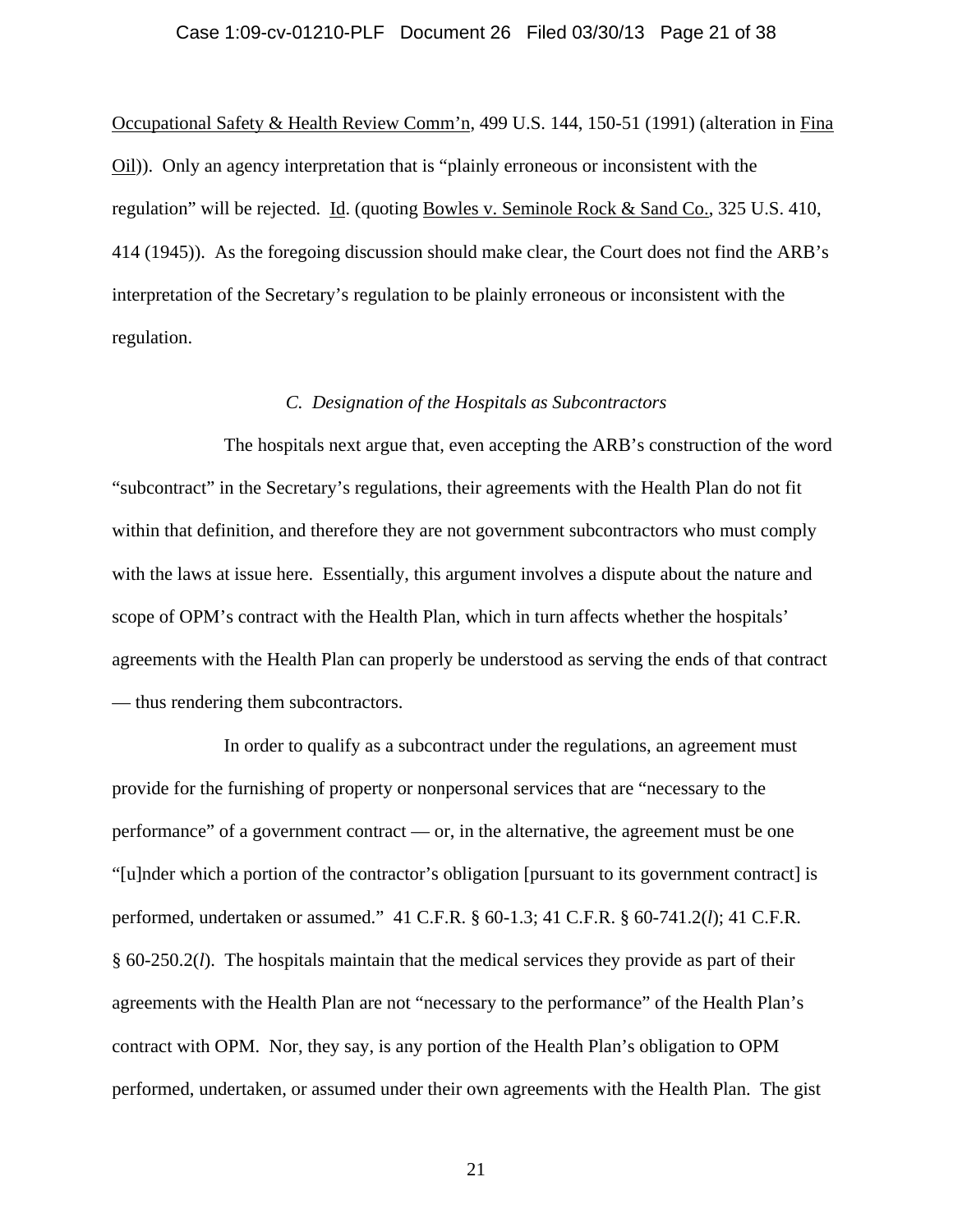#### Case 1:09-cv-01210-PLF Document 26 Filed 03/30/13 Page 22 of 38

of their argument is that the Health Plan has contracted only to provide *insurance coverage* to the federal employees enrolled in its program — it has not agreed to provide actual *medical services* to those employees. Therefore, although the Health Plan reimburses the hospitals for their treatment of covered federal employees, that arrangement is not necessary to the performance of the Health Plan's contract, nor do the hospitals' services represent a partial performance or undertaking of that contract, because the Health Plan has promised only to *insure* the federal employees in question, not to provide them with medical care. See Pls.' MSJ at 19.

 The hospitals chiefly rely on an earlier decision by the ARB involving a similar factual scenario, OFCCP v. Bridgeport Hospital, ARB Case No. 00-034, 2003 WL 244810 (Jan. 31, 2003). There, OFCCP attempted to enforce the same equal opportunity provisions at issue here on a hospital that had a medical services agreement with Blue Cross/Blue Shield, which in turn had contracted with OPM to provide federal employees with health insurance. Id. at \*2. "In OFCCP's view, by providing services to Blue policyholders at a discounted rate, Bridgeport was providing a service 'necessary to' effectuation of Blue's contract with OPM and/or performing part of that contract on Blue's behalf." Id. Bridgeport Hospital, like the hospitals here, denied that it was a government subcontractor. The ARB agreed, finding OFCCP's argument to be "inconsistent with the contract that Blue has with OPM." Id. at \*3. "That contract does not obligate Blue to provide 'medical services and supplies' to government employees," but rather, "obligated Blue [only] to provide health insurance."  $\underline{Id}$ . In making this determination, the ARB emphasized that "the Blue-OPM contract expressly stated that Blue made no commitment to assure hospital care or services to enrollees." Id. To illustrate this point, the ARB quoted the contract: "While a Member may elect to be hospitalized in any hospital, the Carrier [Blue] does not undertake to guarantee the admission of such member to the hospital, nor the availability of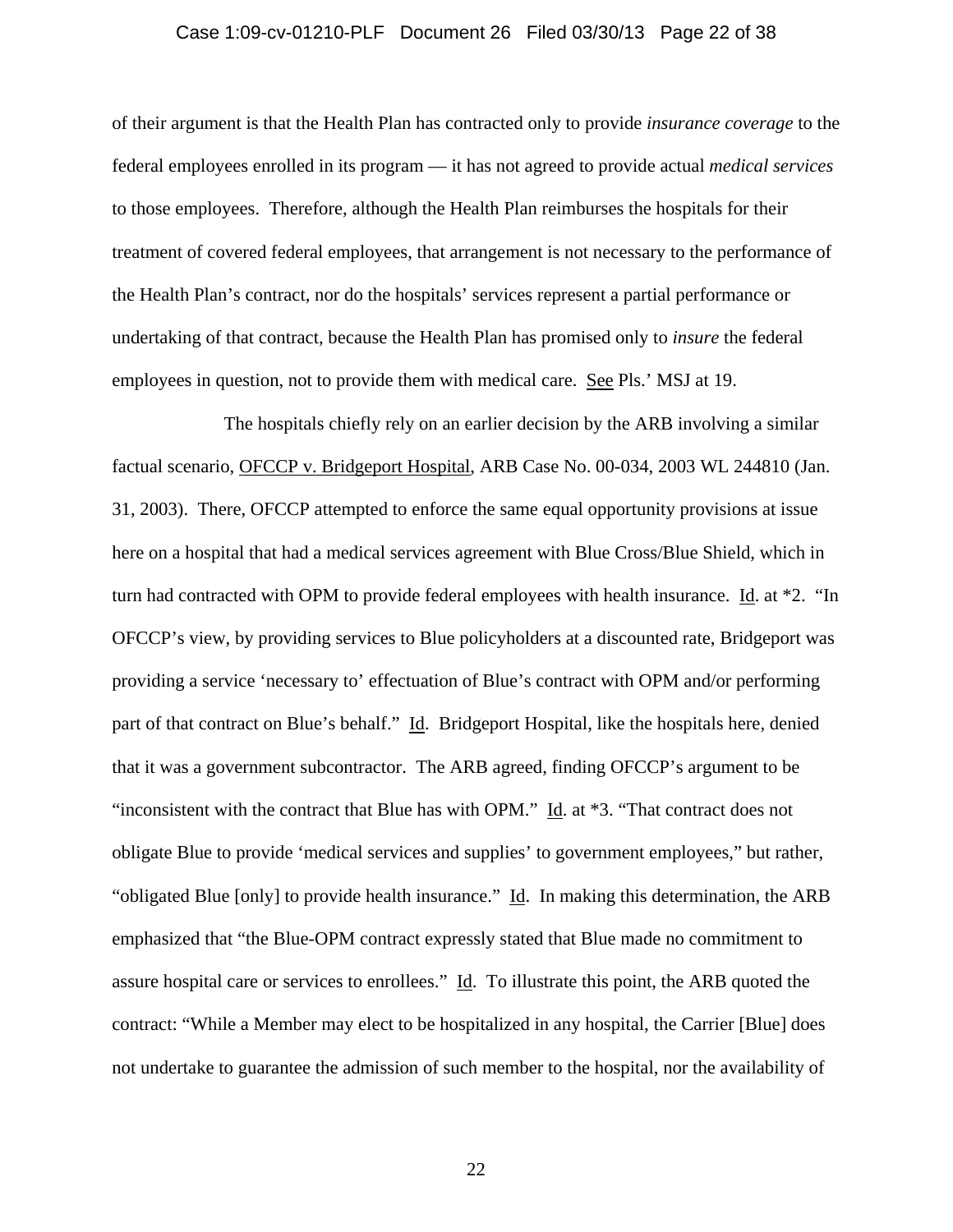#### Case 1:09-cv-01210-PLF Document 26 Filed 03/30/13 Page 23 of 38

any accommodations or services therein requested by the Member or his physician." Id. As a result, the ARB concluded: "Blue did not contract with OPM to provide its policyholders with medical services. Blue contracted with OPM to provide reimbursement to its policyholders for medical care costs." Id. at \*4.8

 The hospitals in this case argue that the Bridgeport decision controls the outcome here. The ARB disagreed, finding that the Health Plan's contract with OPM is fundamentally different from Blue Cross's contract with OPM in Bridgeport, and that unlike Blue Cross, the Health Plan *has* agreed to provide medical services to federal employees because it agreed to serve the function of a health maintenance organization or HMO, nor merely that of a traditional insurer. And because the Health Plan's contract with OPM "required [it] to put a health maintenance organization (HMO) into operation. . . . [t]he contract thus depended on medical providers like the [hospitals] to offer medical services and supplies necessary for the [Health Plan] to meet a portion of its obligations under its contract with OPM to put an HMO into operation." AR 1230. "Unlike Blue Cross," the ARB explained, the Health Plan "is more than an insurer." AR 1231. "According to the UPMC Health Plan brochure, the Health Plan 'is a health maintenance organization (HMO)' that 'contract[s] with individual physicians, medical groups, and hospitals to provide the benefits in this brochure,'" which include a variety of medical services. Id. "Provision of medical services and supplies was a critical component of the UPMC's contract," therefore, and "[t]he contract depended on medical providers like the [hospitals] to offer medical services and supplies necessary for UPMC to meet its obligations

 <sup>8</sup> <sup>8</sup> The ARB therefore "d<sup>[jd]</sup> not reach the question whether Blue's non-existent obligation to deliver medical services to Blue enrollees did or did not constitute partial performance by Bridgeport of Blue's contract with OPM or was 'necessary to performance' of the prime contract," because "the first premise of OFCCP's argument fails — Blue has no commitment to OPM to provide its policyholders with medical care." OFCCP v. Bridgeport Hospital, 2003 WL 244810, at \*4.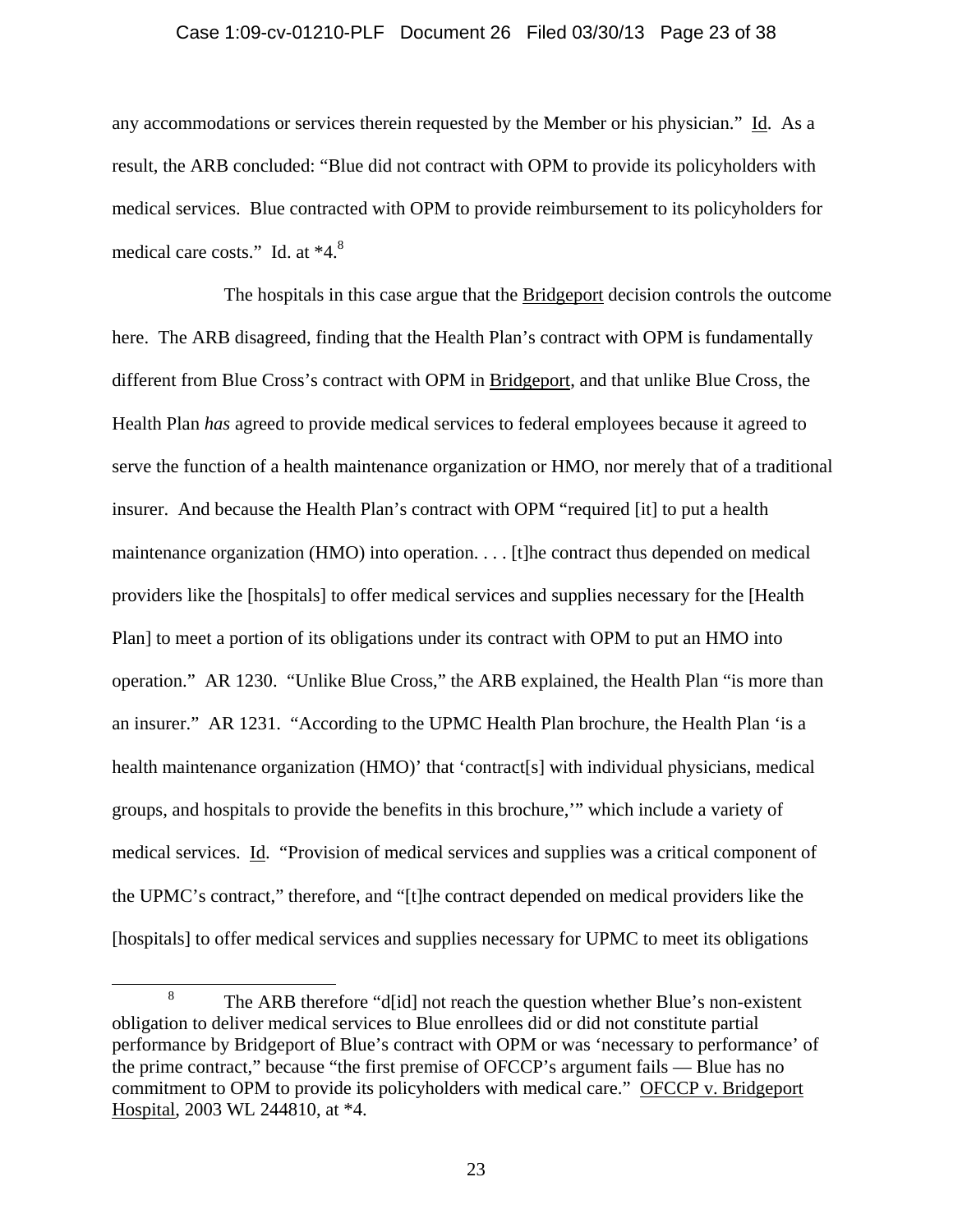#### Case 1:09-cv-01210-PLF Document 26 Filed 03/30/13 Page 24 of 38

under its contract with OPM." Id. "Unlike Bridgeport Hospital, [the] hospitals contracted to provide 'a portion of the contractor's obligation' to provide medical services and supplies under its contract with OPM." Id.; see also AR 1147-49 (ALJ recommended decision and order, distinguishing Bridgeport on the same basis).

 Although the hospitals discuss the Bridgeport decision at length, they offer only one objection to the ARB's reasoning distinguishing that decision. The ARB's conclusion, they aver, "is premised on the entirely faulty assumption that UPMC Health Plan, in its contract with OPM, agreed to provide *actual medical care* to federal employees." Pls.' MSJ at 22 (emphasis in original). In other words, the hospitals dispute the ARB's conclusion that the Health Plan is materially different from Blue Cross because it is an HMO rather than a stand-alone insurer.

 The hospitals discern support for their view in the Supreme Court's decision in Rush Prudential HMO, Inc. v. Moran, 536 U.S. 355 (2002). But that decision cuts strongly the other way. At issue in Rush Prudential was whether a state law regulating certain practices by HMOs was a law that "regulates insurance," thereby falling outside the preemptive sweep of the Employee Retirement Income Security Act of 1974 ("ERISA"). Arguing in favor of ERISA preemption, the defendant HMO, Rush Prudential, "contend[ed] that seeing an HMO as an insurer distorts the nature of an HMO, which is, after all, a health care provider, too. This, Rush argue[d], should determine its characterization, with the consequence that regulation of an HMO is not insurance regulation within the meaning of ERISA." Id. at 366. The Court disagreed and held that HMO restrictions do "regulate insurance," but it also made clear that inherent in the nature of an HMO is a guarantee of the provision of medical services. The Court refused to characterize an HMO as either exclusively an insurance provider *or* exclusively a health care provider; it is *both*: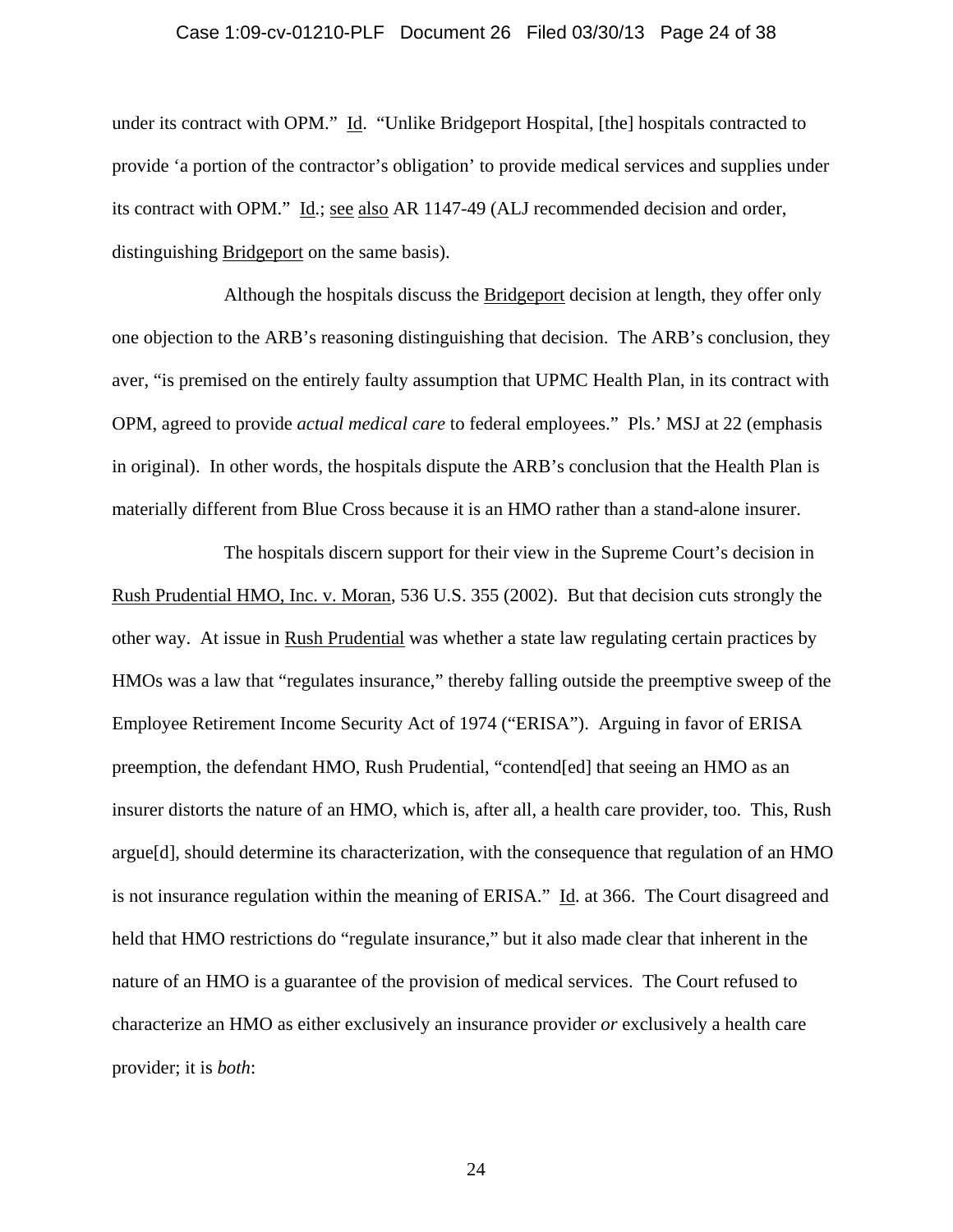The answer to Rush is, of course, that an HMO is both: it provides health care, and it does so as an insurer. . . . "The defining feature" of an HMO is receipt of a fixed fee for each patient enrolled under the terms of a contract to provide specified health care if needed." "The HMO thus assumes the financial risk of providing the benefits promised: if a participant never gets sick, the HMO keeps the money regardless, and if a participant becomes expensively ill, the HMO is responsible for the treatment[.]" So Congress has understood from the start, when the phrase "Health Maintenance Organization" was established and defined in the HMO Act of 1973. The Act was intended to encourage the development of HMOs as a new form of health care delivery system[.]

Id. at 367 (citation omitted). Thus, while HMOs do provide insurance, Congress understood that in establishing them it was promoting "a novel form of insurance" in which HMOs "'assum[e] direct financial responsibility, without benefit of reinsurance, for care . . . in excess of the first five thousand dollars per enrollee per year.'" Id. (quoting Senate Report); see also Kentucky Ass'n of Health Plans, Inc. v. Miller, 538 U.S. 329, 331 (2003).

The Supreme Court's observations in Rush Prudential, along with the evidence presented to the ALJ and the ARB in this case about the nature of the Health Plan's obligations to OPM and its relationship with the hospitals, support the ARB's conclusion that the hospitals here, unlike Bridgeport Hospital, are subcontractors. In Bridgeport, the ARB explained, Blue Cross was solely an insurer; it had not agreed to provide health care to federal employees but only to insure them for such care. Bridgeport Hospital's arrangement with Blue Cross therefore did not contribute to the fulfillment of any contractual obligation undertaken by Blue Cross in its federal contract; thus Bridgeport Hospital was not a subcontractor subject to OFCCP's jurisdiction. OFCCP v. Bridgeport Hospital, 2003 WL 244810, at \*3. By contrast, because the Health Plan is an HMO — a "health care delivery system" that is "responsible for treatment," Rush Prudential HMO, Inc. v. Moran, 536 U.S. at 367 — the ARB determined that the Health Plan *did* agree to supply medical care, not just insurance, to federal employees under its contract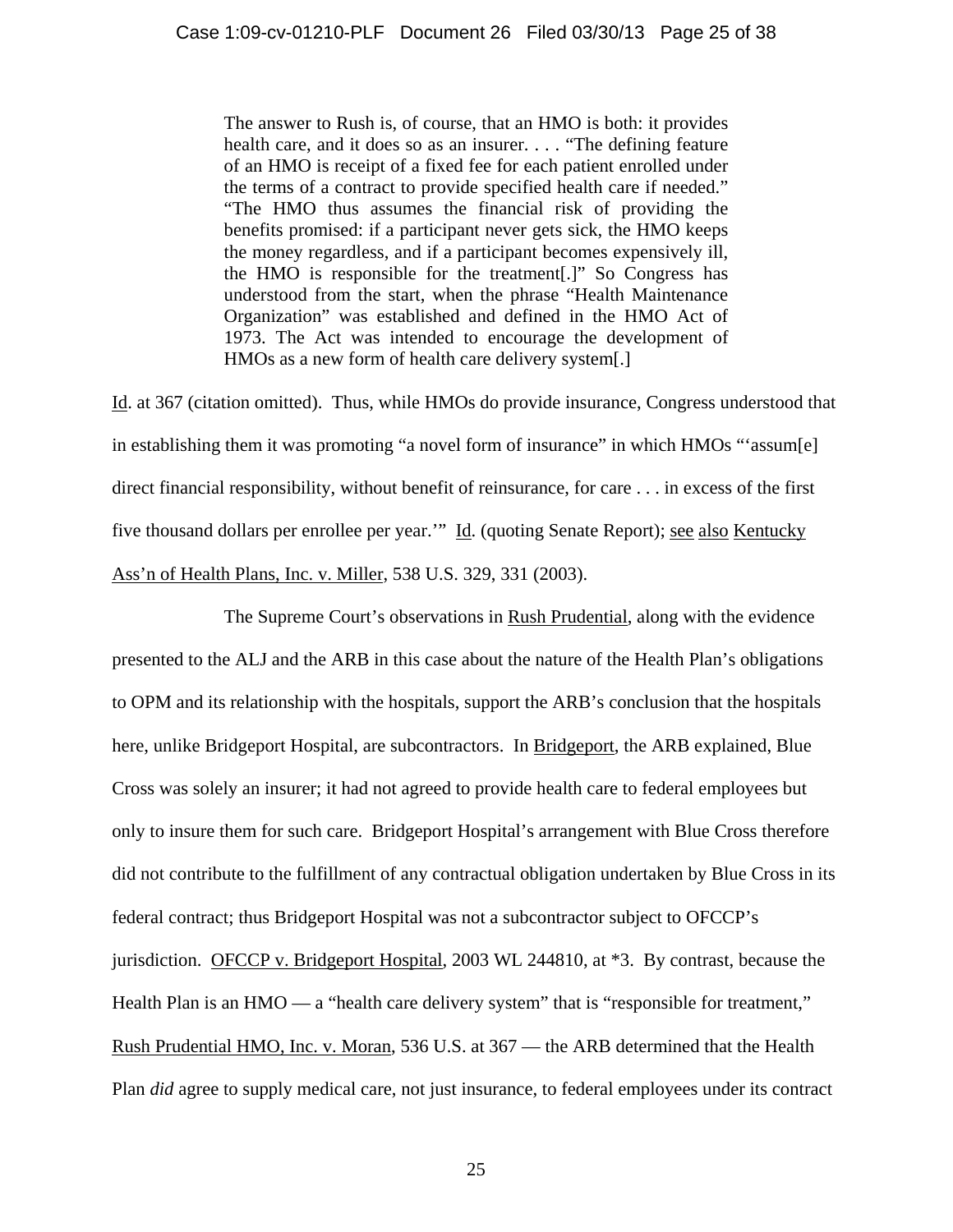### Case 1:09-cv-01210-PLF Document 26 Filed 03/30/13 Page 26 of 38

with OPM. See AR 1149 (ALJ's observation that "an HMO by its nature arranges and provides for the medical services through the medical providers such as the [plaintiff] hospitals with which it contracts"); AR 1231-32 (ARB's observation that "there is ample evidence" of operation "primarily as health care delivery providers and not strictly as insurance providers"); see also Pls.' MSJ at 26 n.18 (conceding that "UPMC Health Plan is affiliated, through the HMO arrangement, with the hospitals that provide the actual medical care received by insured individuals").

 Because the hospitals provide a portion of the medical care that the Health Plan agreed to supply to federal employees under its OPM contract, the hospitals' agreements with the Health Plan are necessary to the performance of that contract. Thus, as the ARB held, those agreements are "subcontracts" within the meaning of 41 C.F.R. § 60-1.3. See AR 1230-32. It does not matter, therefore, that the Health Plan "does not employ any doctors or 'providers' of medical care," that its contract with OPM "specifically differentiates between UPMC Health Plan . . . and the actual 'providers' of medical services," or that the Health Plan "provides health insurance to government employees." Pls.' MSJ at 27. All of that is consistent with the ARB's conclusions and with the nature of an HMO. See Kentucky Ass'n of Health Plans, Inc. v. Miller, 538 U.S. at 331.

 Beyond the general definition of an HMO, the administrative record fully supports the ARB's findings and conclusions regarding the obligations undertaken by the Health Plan in its OPM contract as well as the relationship between those obligations and the hospitals' services. The Health Plan's OPM contract states that it "shall provide the benefits as described in the agreed upon brochure text" included as Appendix A to the contract. AR 789. Those benefits include a host of medical services, see AR 867, 879, 884, 887, 889, 891, 895, which "are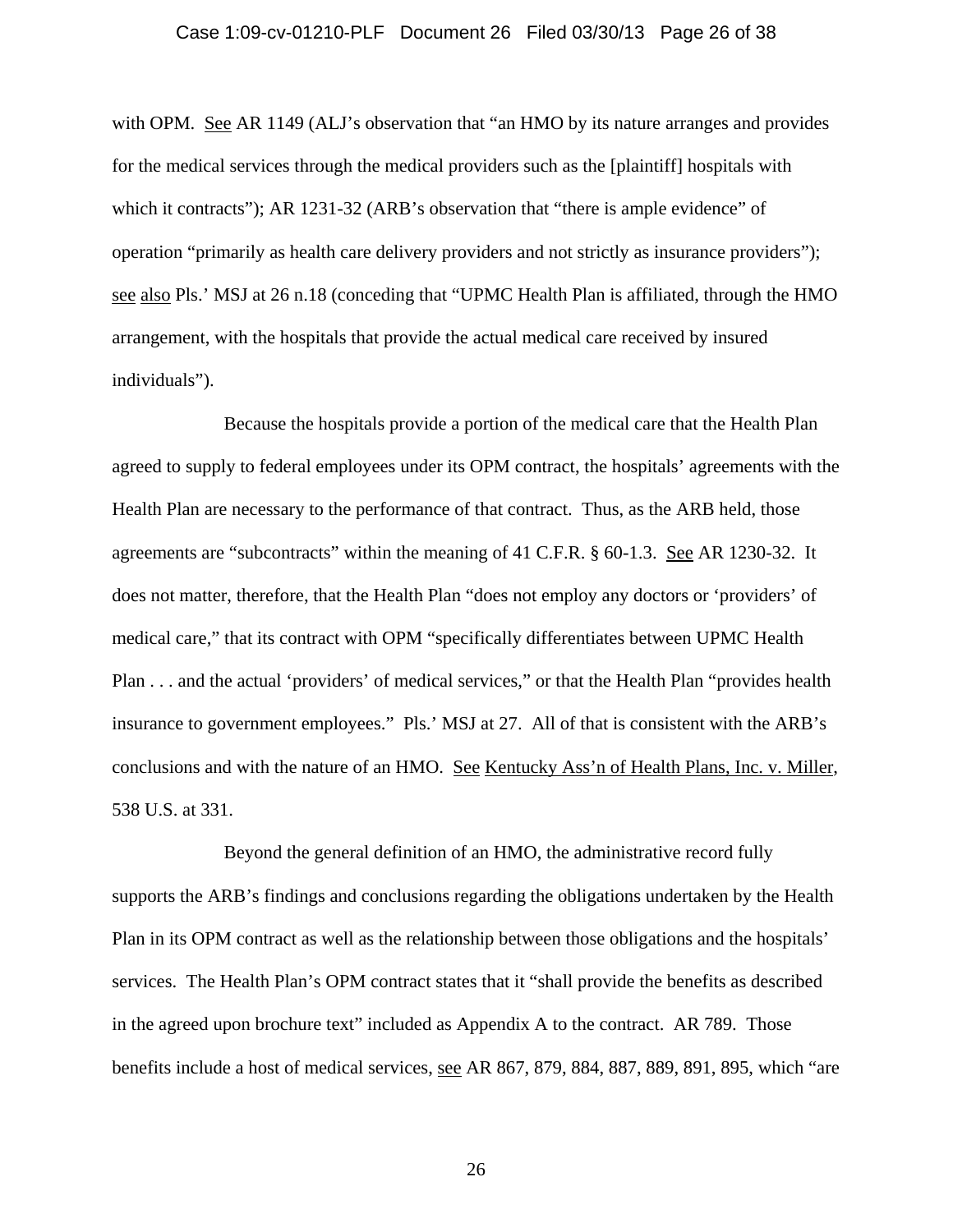### Case 1:09-cv-01210-PLF Document 26 Filed 03/30/13 Page 27 of 38

provided in full unless indicated and subject to the definitions, limitations, and exclusions in th[e] brochure." AR 912. Although the hospitals assert that the Blue Cross contract and brochure at issue in Bridgeport contained similar language, the Secretary responds that "[b]y statute, HMOs, including the UMPC Health Plan (in contrast to traditional insurers such as Blue Cross/Blue Shield), *must* furnish medical services as a precondition for participation in the [federal health benefits program], and those medical services *must* be available and accessible to each of the HMO's members." Defs.' Reply at 2; see id. at 2-7 (explaining statutory scheme). Consistent with those requirements, the Health Plan's brochure (which is incorporated into its OPM contract) includes a section entitled "Facts about this HMO Plan" that states: "This Plan is a health maintenance organization" that "contract[s] with individual physicians, medical groups, and hospitals to provide the benefits in this brochure." AR 859. The brochure explains that individuals covered by the plan are "require[d] to see specific physicians, hospitals, and other providers that contract with us," and "[t]he Plan is solely responsible for the selection of these providers[.]" Id. The hospitals neither dispute this evidence nor offer any persuasive rebuttal to the implications the ARB drew from it.

 In sum, as the ARB correctly explained: "Provision of medical services and supplies was a critical component of the UPMC's contract. The contract depended on medical providers like the [hospitals] to offer medical services and supplies necessary for UPMC to meet its obligations under its contract with OPM." AR 1231. "Unlike Bridgeport Hospital, [the] hospitals contracted to provide 'a portion of the contractor's obligation' to provide medical services and supplies under its contract with OPM." Id. Therefore, they qualify as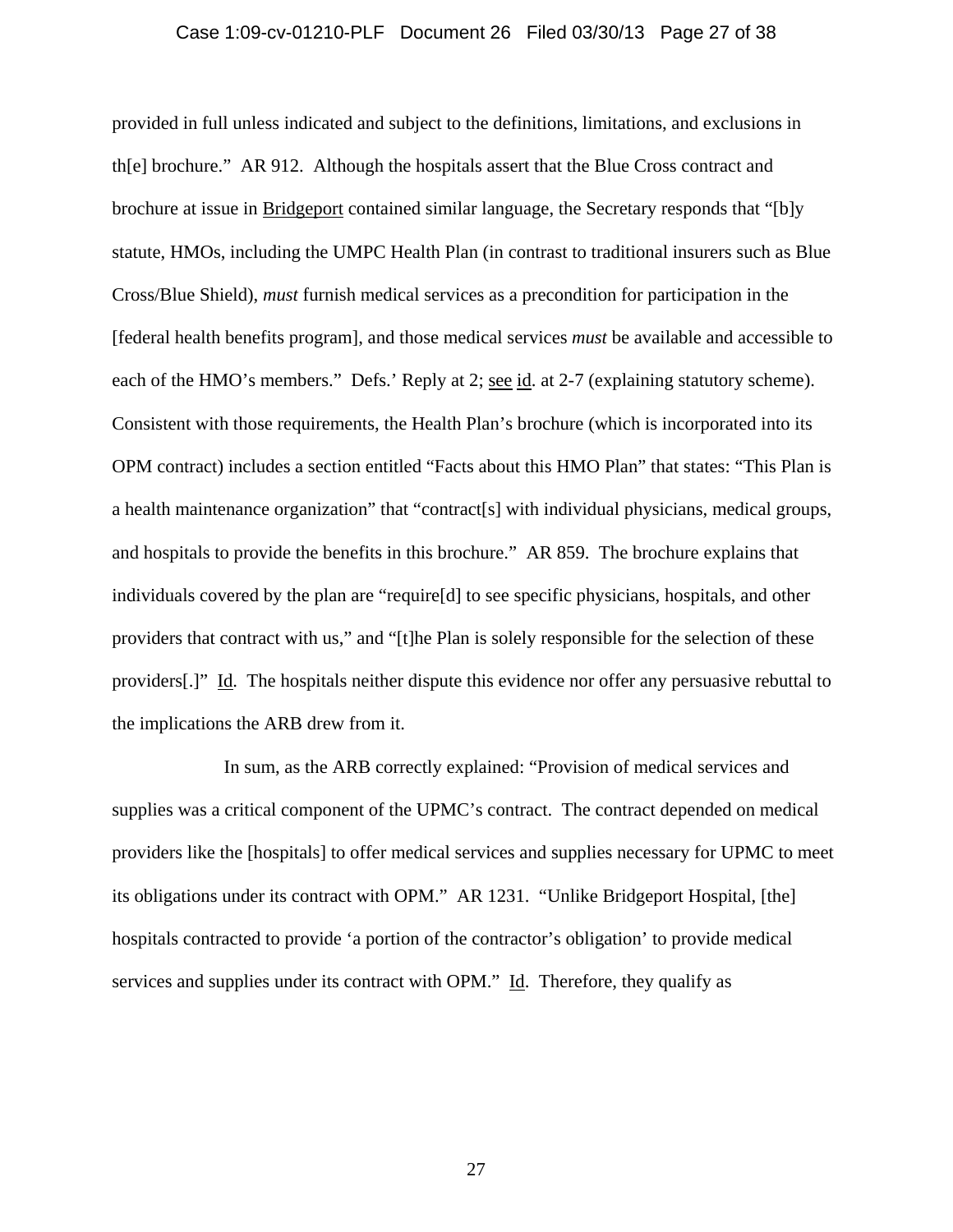# Case 1:09-cv-01210-PLF Document 26 Filed 03/30/13 Page 28 of 38

subcontractors under the Secretary's regulations, notwithstanding the fact that the underlying contract between the Health Plan and OPM involves a form of insurance coverage.<sup>9</sup>

# *D. Necessity of the Hospitals' Consent*

 Finally, the hospitals argue that they never consented to be bound by the equal opportunity clauses required under Executive Order 11246, the Rehabilitation Act, or VEVRAA, because their agreements with the Health Plan not only fail to include those clauses but also contained no indication that the hospitals, in accepting the agreements, would become government subcontractors. They reject the validity of the Secretary's regulations insofar as those regulations purport to impose those clauses on *all* government subcontractors (as defined by the Secretary) solely by operation of law, without regard to whether the agreement entered into by a particular company contains the clauses or makes clear that the agreement constitutes a government subcontract. See 41 C.F.R. § 60-1.4(e) ("By operation of the order, the equal opportunity clause shall be considered to be a part of every contract and subcontract required by the order and the regulations in this part to include such a clause whether or not it is physically incorporated in such contracts."); 41 C.F.R. § 60-741.5(e) (same for Rehabilitation Act); 41 C.F.R. § 60-250.5(e) (same for VEVRAA). The hospitals' challenge takes the form of two

 <sup>9</sup> <sup>9</sup> For similar reasons, the ARB's decision does not conflict with a 2003 Policy Directive issued by OFCCP advising that health care providers having a relationship with Federal Employees Health Benefits Program ("FEHBP") participants "are not covered under OFCCP's programs based solely on that relationship." Compl., Ex. G, at 1. The purpose of the Policy Directive was to explain the ARB's recent Bridgeport decision and offer guidance on the ramifications of that decision. See id. at 1-2. Summarizing the Bridgeport decision, the Directive explains that OFCCP lacks jurisdiction over a health care provider where the government contract that creates the connection to the federal government does not obligate the prime contractor "to provide medical services" to policyholders but only "to reimburse the policyholders for medical care costs." Id. at 2. Therefore, although the Directive broadly advises that "OFCCP cannot use FEHBP coverage as a basis to assert jurisdiction over a health care provider," id., when that statement is read in in context of the Directive as a whole it is clear that neither OFCCP nor the ARB violated it with respect to the hospitals here.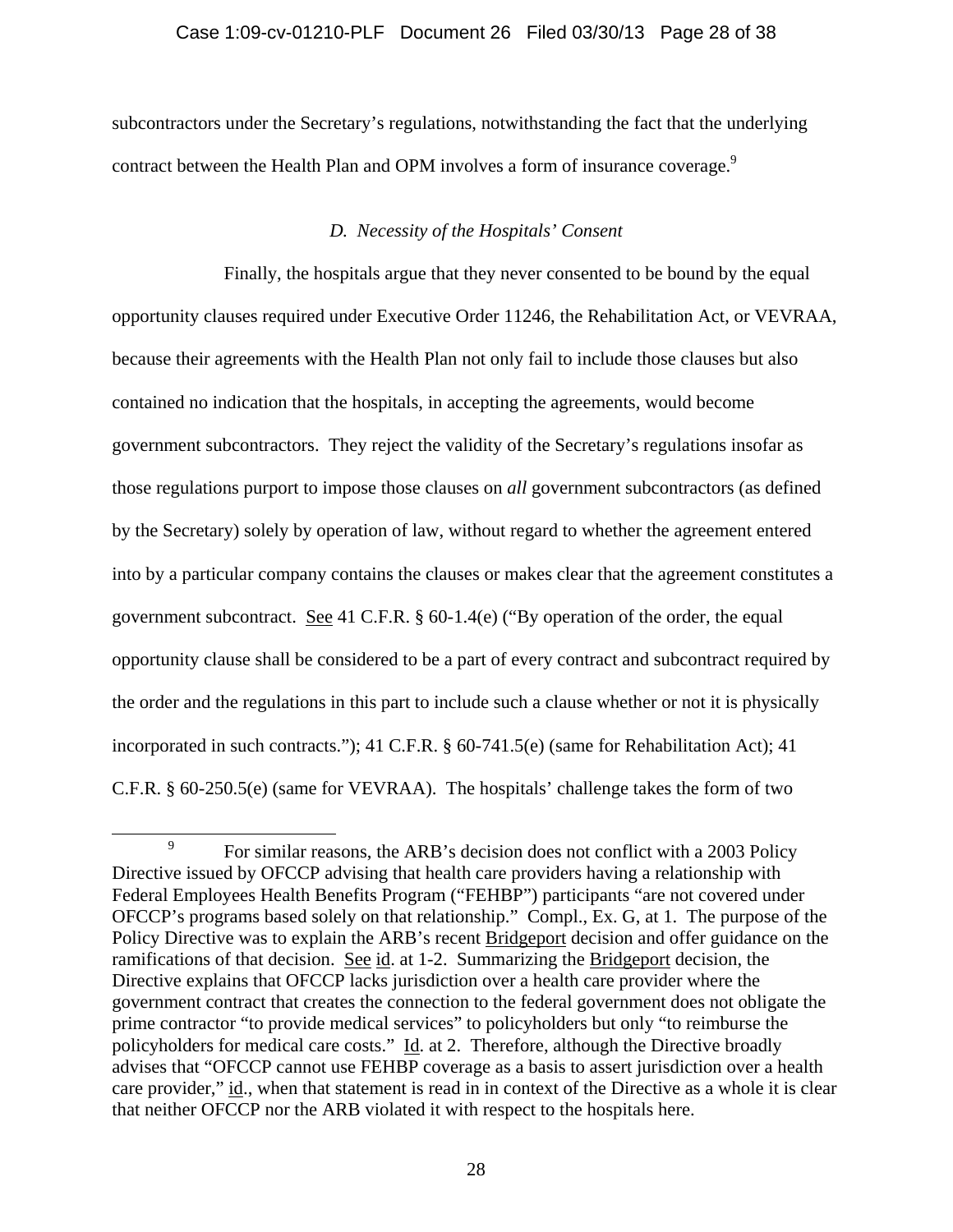### Case 1:09-cv-01210-PLF Document 26 Filed 03/30/13 Page 29 of 38

related contentions: that the Secretary's regulations are contrary to the laws under which they were issued, and that, as applied to the hospitals, they exceed the scope of the Secretary's delegated authority.

 The hospitals frame the issue this way: "Whether or not the equal opportunity clause contemplated by the Executive Order, the Rehabilitation Act and VEVRAA applies to the hospitals in this case is a question based entirely on contract law." Pls.' MSJ at 29. Because the three laws simply direct that government contractors must include the equal opportunity clauses in their agreements with subcontractors, and because the Health Plan did not include those clauses in its agreements with the hospitals, "[i]t is obvious, therefore, that it is not possible for the hospitals to have violated the Executive Order or either of the cited statutes, since those laws, by their terms, impose obligations only on federal agencies (or direct federal contractors) with respect to the contents of their contracts." Id. at 30. "Indeed," the hospitals continue, "the administrative complaints in this matter are nothing more than breach of contract suits," and "[d]espite the contractual underpinnings of this entire proceeding, OFCCP is requesting that this Court ignore a fundamental principle of contract law — that of assent." Id. at 30-31.

 The hospitals thus maintain that "it is only through the voluntary agreement of a party that the affirmative action requirements of [the statutes and Executive Order] are triggered." Pls.' MSJ at 29 (citing Beverly Enterprises, Inc. v. Herman, 130 F. Supp. 2d at 18, Yeager v. Gen. Motors Corp., 67 F. Supp. 2d 796, 802 (N.D. Ohio 1999), and McLaughlin v. Great Lakes Dredge & Dock Co., 495 F. Supp. 857, 861 (D. Ohio 1980)). Because the hospitals are "unwitting entities" who were never given the opportunity to decide "whether or not the benefits of doing business with the federal government outweighed the costs of affirmative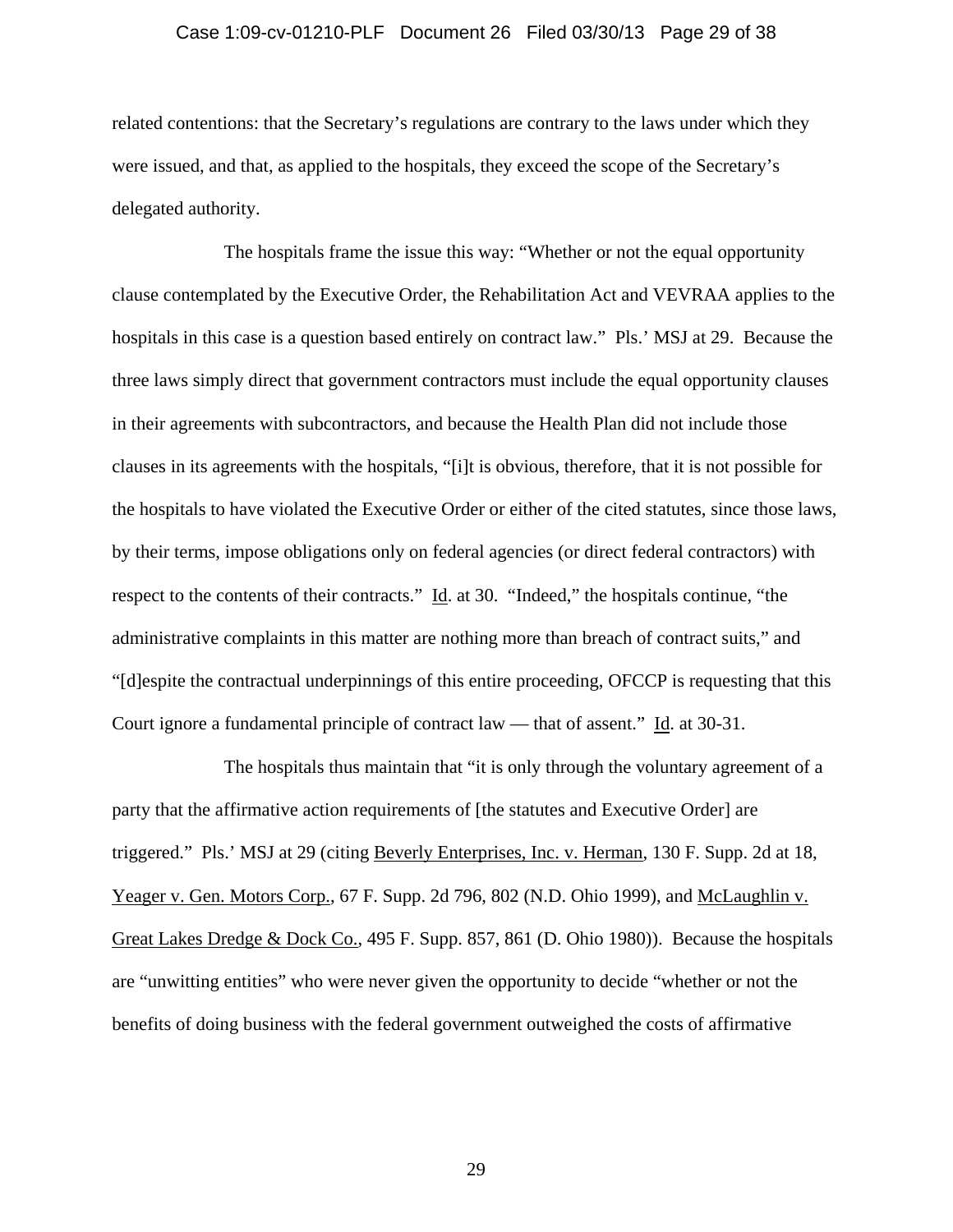#### Case 1:09-cv-01210-PLF Document 26 Filed 03/30/13 Page 30 of 38

action compliance," the obligations of the equal opportunity clauses cannot be imposed on them by operation of law. Pls.' MSJ at 31-32.

 The three decisions cited by the hospitals do not address the question in dispute here and thus do not help advance their argument. More pertinent is a line of decisions from the Federal Circuit, which has long held that "certain statutory or regulatory provisions may become part of a government contract even though the contract does not contain language to that effect." Amfac Resorts, L.L.C. v. U.S. Dep't of the Interior, 282 F.3d 818, 824 (D.C. Cir. 2002), vacated in part by Nat'l Park Hospitality Ass'n v. Dep't of Interior, 538 U.S. 803 (2003) (citing S.J. Amoroso Constr. Co. v. United States, 12 F.3d at 1075, and General Engineering & Mach. Works v. O'Keefe, 991 F.2d 775, 779 (Fed. Cir. 1993)). Under the so-called "Christian doctrine," first articulated in G.L. Christian & Assocs. v. United States, 312 F.2d 418, 424 (Ct. Cl. 1963), "a mandatory contract clause that expresses a significant or deeply ingrained strand of public procurement policy is considered to be included in a contract by operation of law." S.J. Amoroso Const. Co., Inc. v. United States, 12 F.3d at 1075. The doctrine "echoes Supreme Court law that the United States is neither bound nor estopped by its agents who act beyond their authority or contrary to statute and regulations," id. (citing Federal Crop Ins. Corp. v. Merrill, 332 U.S. at 384), and its application "turns not on whether the clause was intentionally or inadvertently omitted, but on whether procurement policies are being 'avoided or evaded (deliberately or negligently) by lesser officials." Id. (quoting G.L. Christian  $&$  Assocs. v. United States, 320 F.2d 345, 351 (Ct. Cl. 1963)). "Thus, under the Christian Doctrine a court may insert a clause into a government contract by operation of law if that clause is required under applicable federal administrative regulations," so long as the clause "express[es] a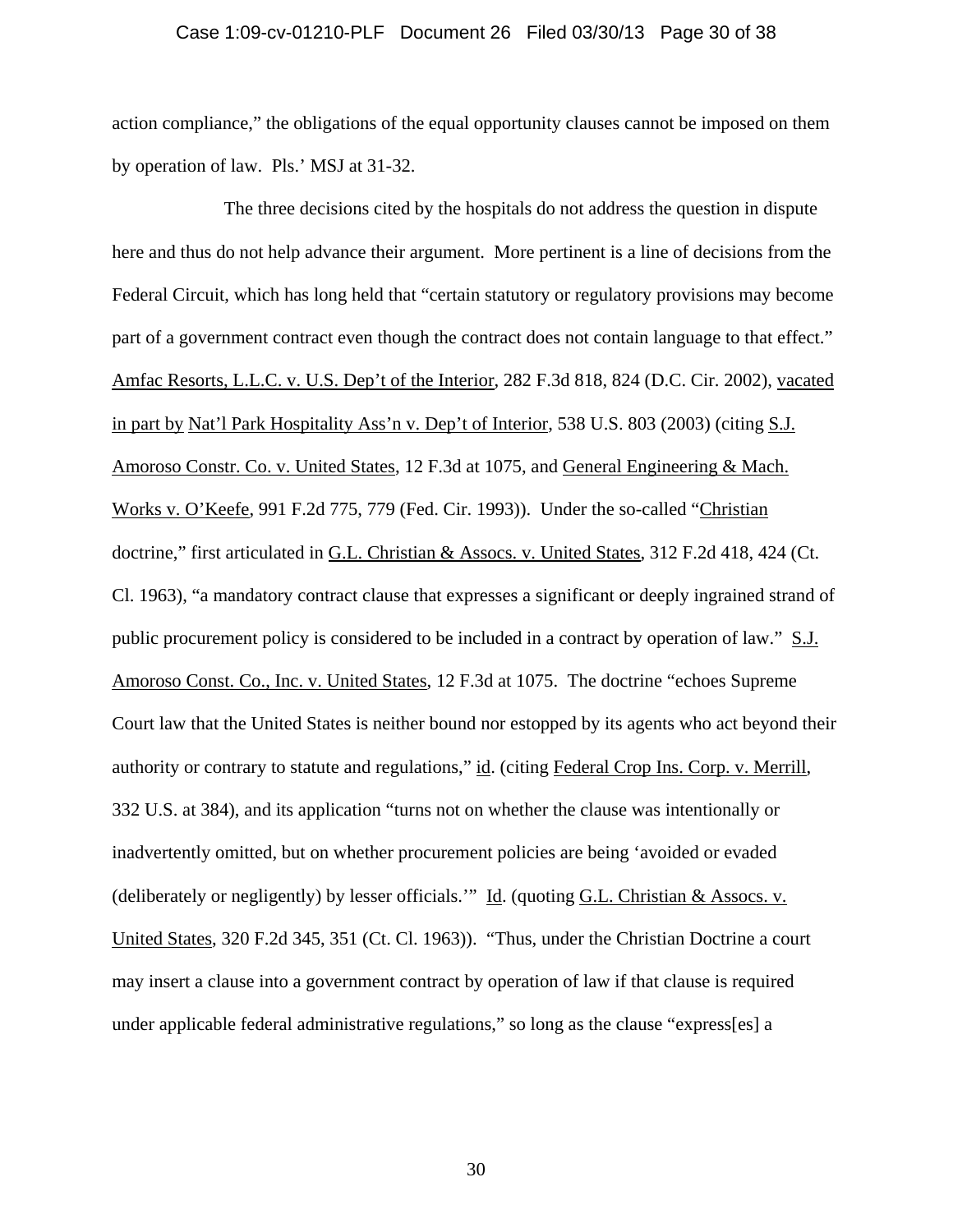# Case 1:09-cv-01210-PLF Document 26 Filed 03/30/13 Page 31 of 38

significant or deeply ingrained strand of public procurement policy." General Engineering  $&$ Mach. Works v. O'Keefe, 991 F.2d at 779.<sup>10</sup>

 Our circuit "has never adopted the Federal Circuit's Christian doctrine." Amfac Resorts, L.L.C. v. U.S. Dep't of the Interior, 282 F.3d at 824. It has noted, however, that because the doctrine is limited to "mandatory contract clauses," *i.e.*, clauses that by statute or regulation are "require[d] to be included in contracts," the doctrine does not contravene the presumption long recognized by the Supreme Court that "'a law is not intended to create private contractual or vested rights[.]'" Id. at 824 (quoting Dodge v. Board of Education, 302 U.S. 74, 79 (1937)). See also M. Steinthal & Co. v. Seamans, 455 F.2d 1289, 1304 (D.C. Cir. 1971) (citing with approval  $G.L.$  Christian  $&$  Assocs. and explaining that "[e]ven if [a] clause [permitting the government to terminate a contract for its own convenience] is omitted from a particular contract it will be incorporated into the contract by operation of law since it is required by [the Armed Services Procurement Regulations] and this requirement has the force and effect of law").

The Fifth Circuit has applied the Christian doctrine to uphold one of the same "incorporation" regulations challenged by the hospitals here  $-41$  C.F.R. § 60-1.4(e), which implements Executive Order 11246. See United States v. New Orleans Pub. Serv., Inc., 553 F.2d 459, 463-70 (5th Cir. 1977), vacated on other grounds, 436 U.S. 942 (1978); see also

<sup>&</sup>lt;sup>10</sup> There is no serious doubt that the contract clauses required by the equal opportunity provisions of Executive Order 11246, the Rehabilitation Act, and VEVRAA express a significant and deeply ingrained strand of public procurement policy. See General Engineering & Mach. Works v. O'Keefe, 991 F.2d at 779-80 (cataloguing other procurement policies satisfying that criterion); United States v. Mississippi Power & Light Co., 638 F.2d 899, 906 (5th Cir. 1981) (stating that 41 C.F.R. § 60-1.4(e), which implements Executive Order 11246, "embodies a longstanding, congressionally approved policy in government procurement: anyone who wishes to do business with the government must assume the affirmative action obligations required by the executive order," and that "[t]his policy is so well known and well entrenched that anyone who does business with the government is held to that obligation").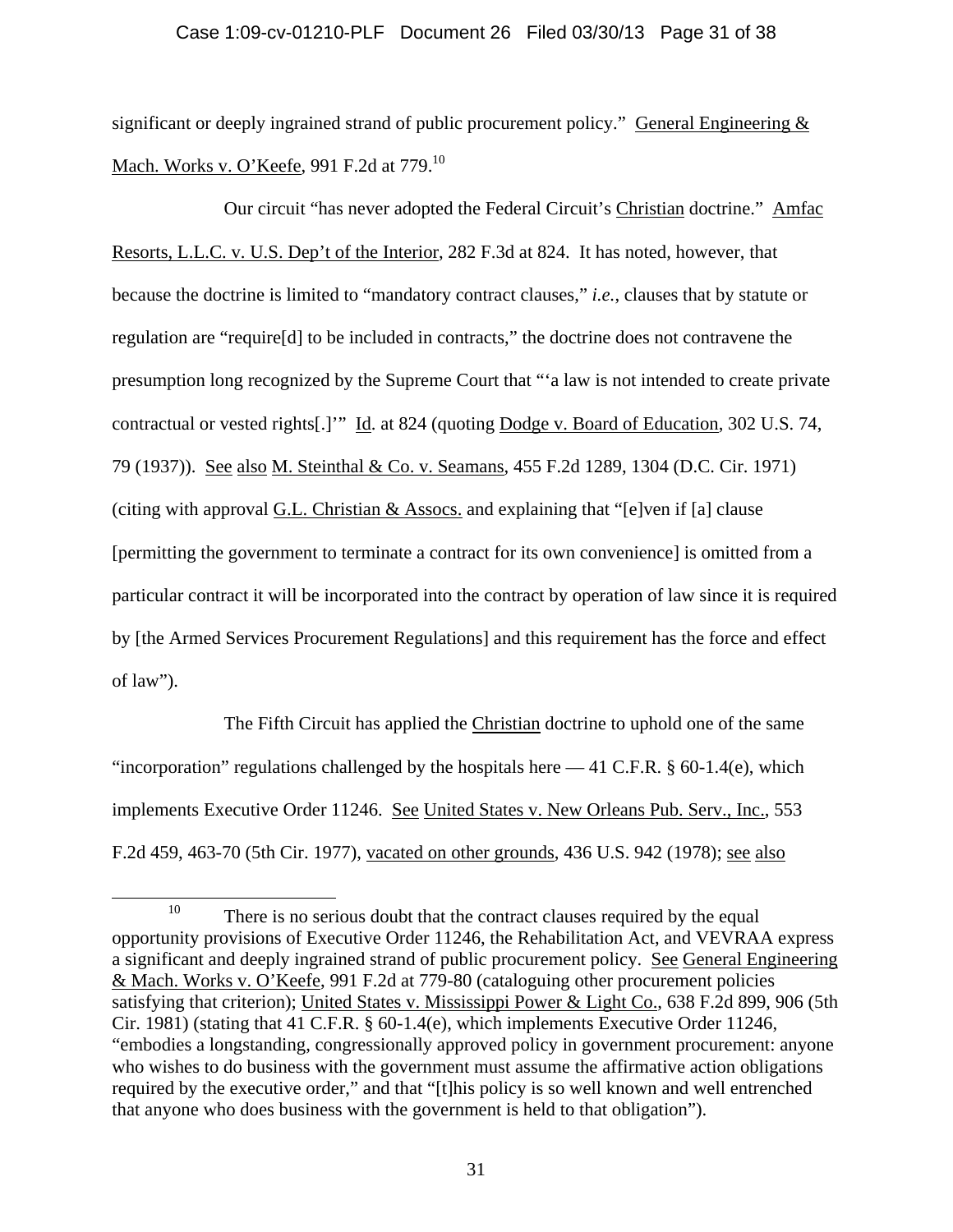#### Case 1:09-cv-01210-PLF Document 26 Filed 03/30/13 Page 32 of 38

United States v. Mississippi Power & Light Co., 638 F.2d 899, 904-06 (5th Cir. 1981)

(reaffirming original holding regarding validity of Executive Order 11246 and its incorporation into all government contracts by operation of law). In doing so, that court rejected the very same type of challenge to the operation of that regulation that the hospitals advance here, disagreeing with the argument that a company's "lack of consent to be bound by the nondiscrimination clause" meant that the clause could not operate by force of law. United States v. New Orleans Pub. Serv., Inc., 553 F.2d at 468-69. That lack of consent "is not determinative." Id. at 469.

 "Government contracts are different from contracts between ordinary parties." United States v. New Orleans Pub. Serv., Inc., 553 F.2d at 469. Because the government has the power to determine the conditions upon which it will contract for goods or services, "[a]greement to such conditions is unnecessary: where regulations apply and require the inclusion of a contract clause in every contract, the clause is incorporated into the contract, even if it has not been expressly included in a written contract or agreed to by the parties." Id. (citing, *inter alia*, M. Steinthal & Co. v. Seamans, 455 F.2d at 1304, and G.L. Christian & Assocs., 320 F.2d at 424). Thus, where a court finds that a contractual relationship exists between a company and the government, notwithstanding the company's "attempt to disclaim government-contractor status," the company's "express consent" is unnecessary for it to be bound by the obligations imposed by statute and regulation on federal contractors. Id. Accordingly, "the Government can compel [a company] to comply with the equal opportunity obligations of Executive Order 11246, even though the company has not expressly consented to be bound by that Order." United States v. New Orleans Pub. Serv., Inc., 553 F.2d at 470; see also Century Marine Inc. v. United States, 153 F.3d 225, 228 n.1 (5th Cir. 1998) ("Federal regulations which are based upon a grant of authority have the force and effect of law, and, if they are applicable, they must be deemed terms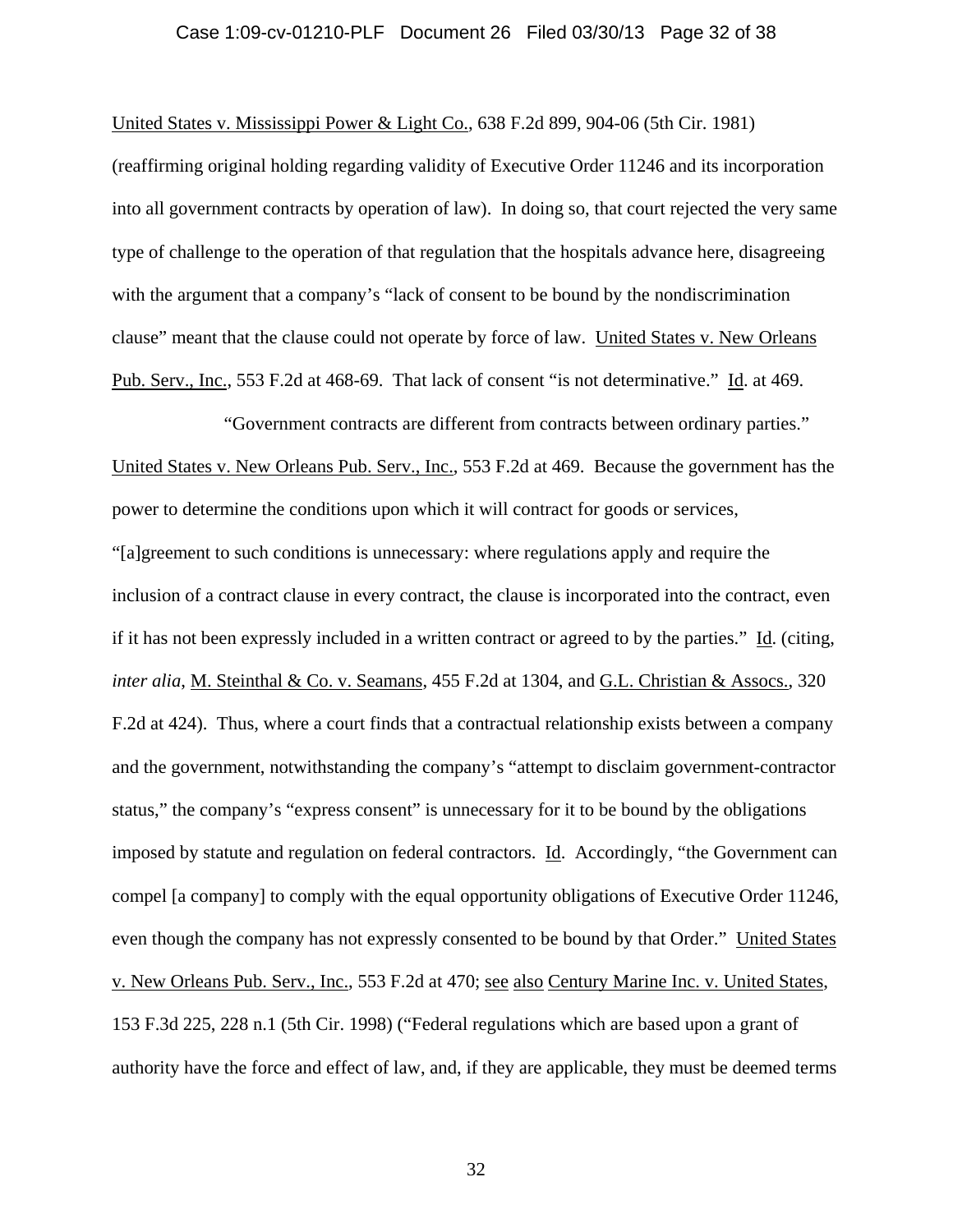#### Case 1:09-cv-01210-PLF Document 26 Filed 03/30/13 Page 33 of 38

of the contract even if not specifically set out therein[.]") (quoting General Engineering & Mach. Works v. O'Keefe, 991 F.2d at 780 (internal quotation marks omitted)).

 The hospitals cite no authority to the contrary. Instead, they argue that United States v. New Orleans Pub. Serv., Inc. and other decisions applying the "incorporation" or "Christian" doctrine are inapplicable because they involved government contractors, not subcontractors. See Pls.' MSJ at 33-41. The hospitals' argument is not that they failed to consent to the particular contract clauses at issue here, but that they never consented to do business with the federal government at all. See id. at 40 ("Neither the hospital nor the government dispute the fact that voluntarily choosing to do business with the federal government triggers a contractor's obligation to abide by the Executive Order."); id. at 41 ("The hospitals *never* agreed to the obligations the Board's decision imposes on them.").

 The very feature that distinguishes a government subcontractor from a prime contractor, however, is that a subcontractor does not "enter into a business relationship with the federal government." Pls.' MSJ at 41. Instead, the subcontractor enters into a business relationship with a contractor, who in turn does business with the federal government. In the process, the subcontractor helps the contractor to fulfill its agreement with the government, and indirectly reaps benefit from that agreement. That is why Congress and the President have imposed equal opportunity requirements on subcontractors and not merely on contractors. See, <u>e.g.</u>, Exec. Order No. 11246 §§ 101, 202(1), (7); 29 U.S.C. § 793(a); 38 U.S.C. § 4212(a)(1). The hospitals have not provided any cogent reason why the government may impose terms on government contracts by operation of law but not on government subcontracts. They offer no persuasive explanation of why the same constructive knowledge of federal procurement regulations should not also be imputed to subcontractors who undertake to provide services that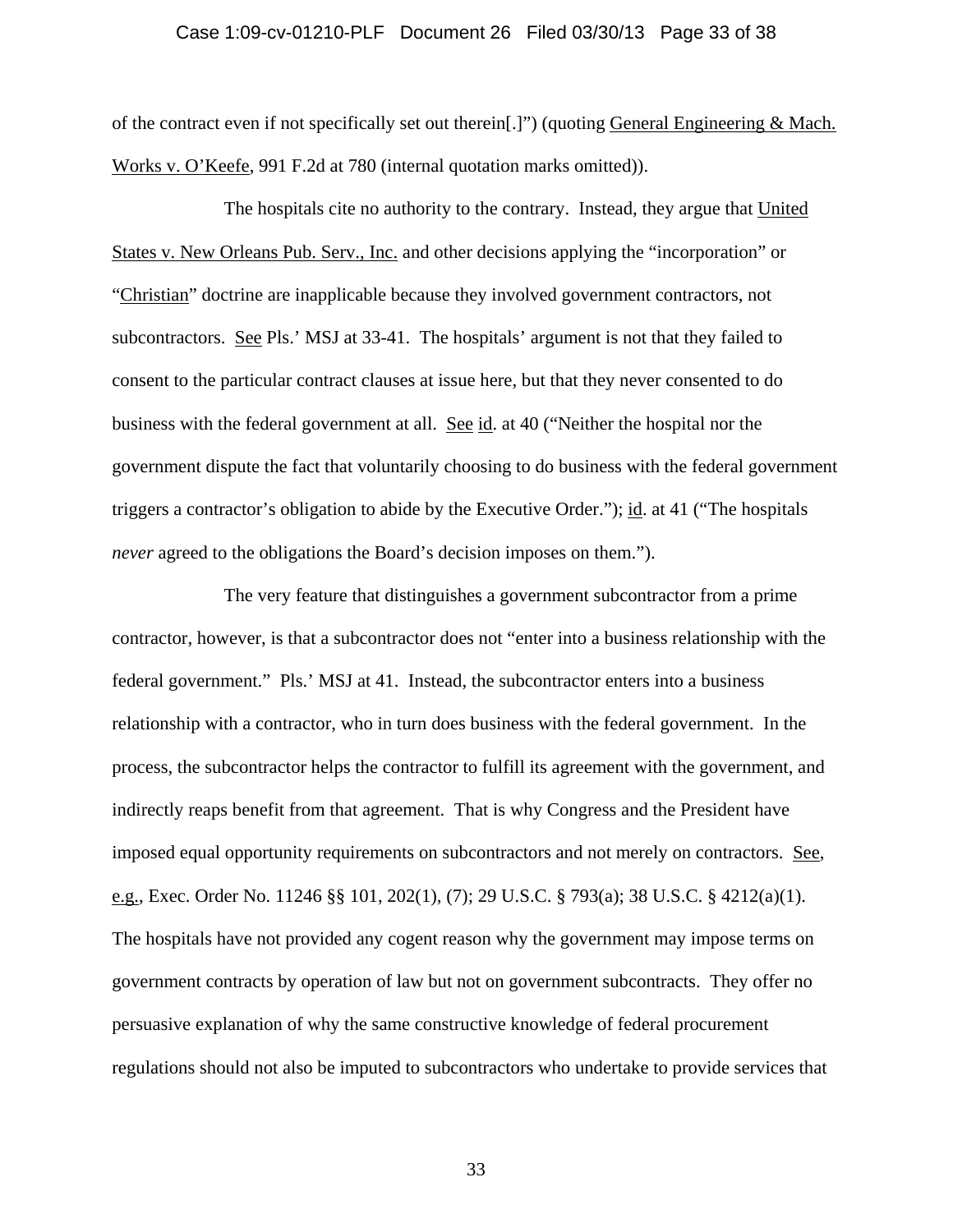#### Case 1:09-cv-01210-PLF Document 26 Filed 03/30/13 Page 34 of 38

support a government contract. Regulations that bind subcontractors do not entrap all companies who happen to do business with a government contractor, but only affect those whose work sufficiently contributes to the contractor's obligations under its contract with the government to qualify the company as a "subcontractor" under the relevant law and regulations.

 Between 2003 and 2006, plaintiff UPMC Braddock was paid over \$500,000 by the Health Plan for medical services and supplies that the hospital provided to federal employees covered under the OPM contract. SF ¶ 10. Plaintiffs UPMC Southside and UPMC McKeesport each received nearly \$1.5 million for such services rendered to federal employees during that period. Id. ¶¶ 12, 16. Moreover, the agreements under which the hospitals obtained these payments fall within the definition of "subcontract" found in both the Secretary's regulations and Chapter 1 of the Federal Acquisition Regulations. In such circumstances, it is not unreasonable to impute constructive knowledge of those regulations to the hospitals.<sup>11</sup>

 Finally, despite the hospitals' mischaracterization of it, the Fifth Circuit's decision in United States v. New Orleans Pub. Serv., Inc. addressed and rejected a "consent" argument precisely equivalent to their own. That decision did not simply concern whether a company that has chosen to contract with the government has the right to reject mandatory contract terms to which it did not consent. Instead, the decision addressed the broader argument that a company must consent to being deemed a government contractor in the first place. See United States v. New Orleans Pub. Serv., Inc., 553 F.2d at 469 (holding that "notwithstanding the company's attempt to disclaim government-contractor status," a "contractual relationship exists by virtue of

 $11$  This case does not present the question whether the hospitals validly may be penalized for failing to comply with the equal opportunity mandates during a period in which they did not actually realize they qualified as government subcontractors or reasonably believed otherwise. The decision and order of the ARB that they seek to overturn merely enjoins them from failing or refusing to comply with those mandates. See AR 1232. The hospitals' fleeting but undeveloped reference to a possible constitutional violation, see Pls.' MSJ at 13, therefore leads nowhere.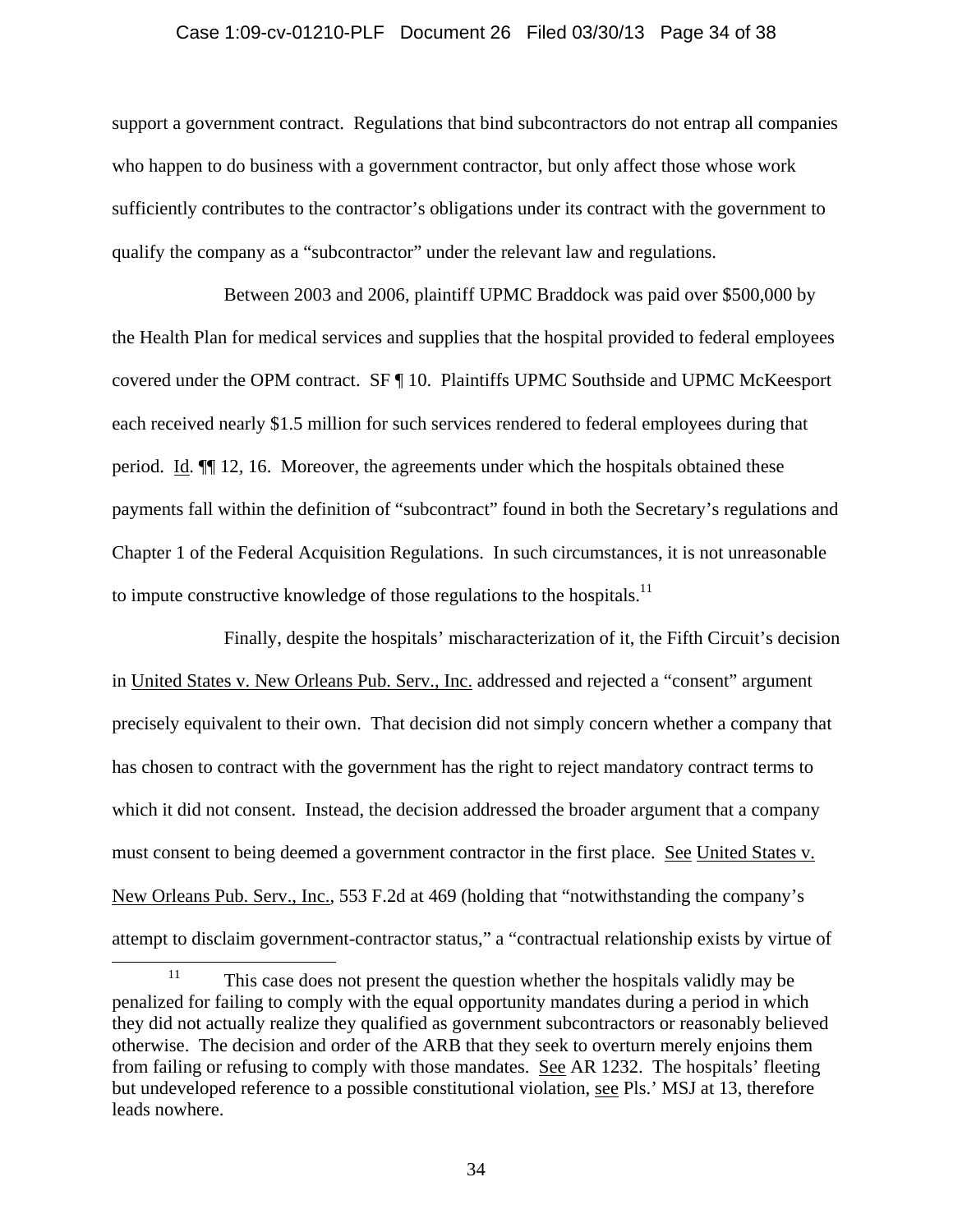### Case 1:09-cv-01210-PLF Document 26 Filed 03/30/13 Page 35 of 38

the fact that the company sells millions of dollars worth of utility services to various agencies of the Federal Government," and that this conclusion could be reached "in the absence of any oral or written agreements to particular terms, because the relationship so clearly reflects a contract"). The hospitals have not explained why the same logic does not apply to a company that resists mandatory contract clauses by disclaiming its status as a government *subcontractor*, where the record clearly shows otherwise.

 In sum, there simply is no basis for the argument that the Secretary's "incorporation" regulation conflicts with the laws under which it was promulgated because those laws are concerned only with those who choose to do business directly with the federal government. Nor have the hospitals offered a compelling reason why the Secretary has exceeded the scope of his regulatory authority by imposing the same "incorporation" regulation on government subcontracts that — the hospitals concede — validly applies to prime contracts. The hospitals' argument based on "consent," therefore, fails to undermine the legitimacy of the regulations as applied to them.

### *E. Motion for Leave to Supplement the Administrative Record*

 The hospitals have moved for leave to supplement the administrative record by adding one document — the contract between OPM and Blue Cross/Blue Shield that was addressed by the ARB in its 2003 decision in OFCCP v. Bridgeport Hospital, 2003 WL 244810. See Section III.C, supra. The hospitals would like to add this document to show that the "benefits" section of that contract has language similar to the equivalent section of the contract between OPM and the Health Plan at issue here. See Mot. Supp. at 6. This similarity, in the hospitals' view, means that the ARB erred by relying on the "benefits" section of the OPM/Health Plan contract in this case in concluding that the Health Plan was obligated to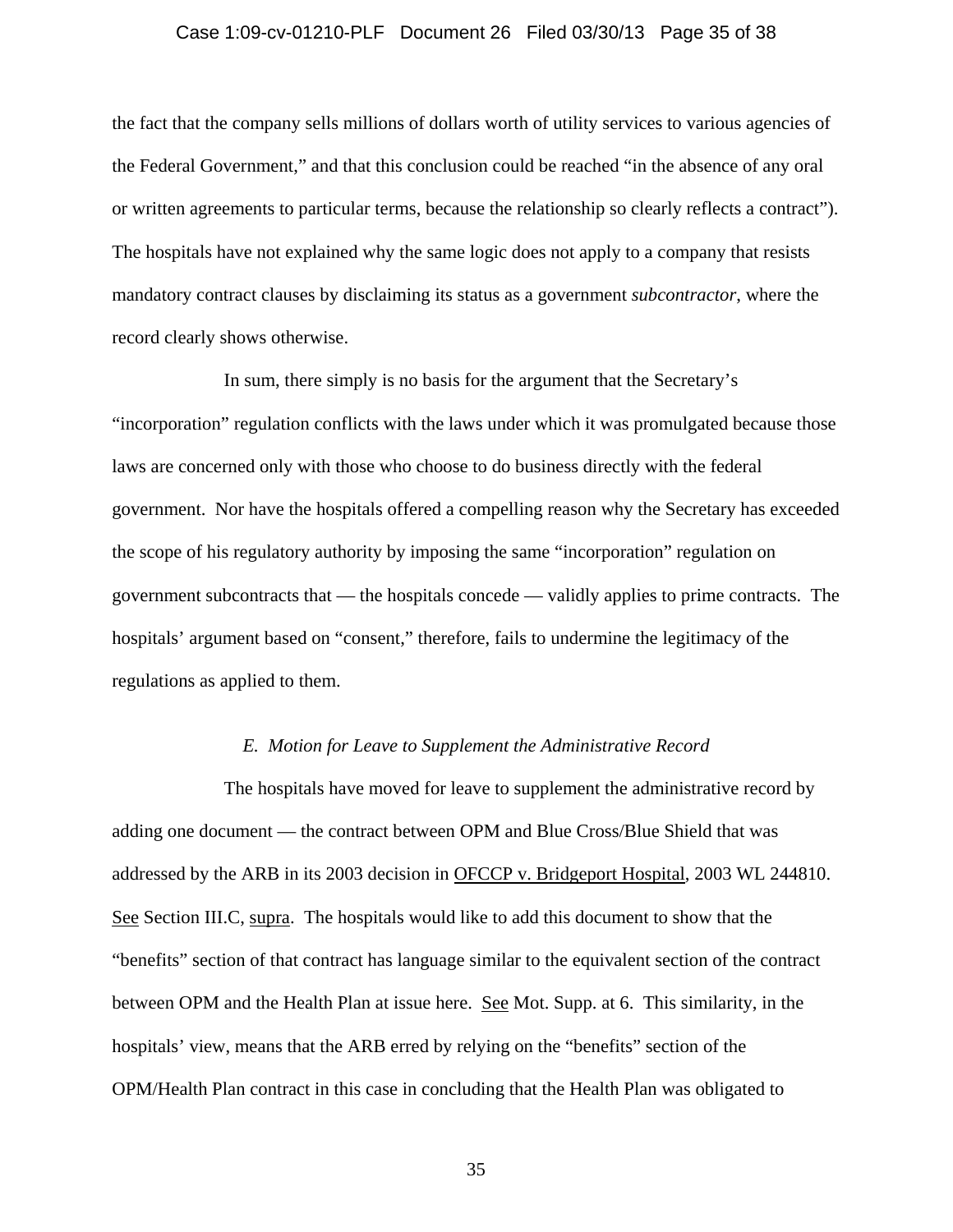#### Case 1:09-cv-01210-PLF Document 26 Filed 03/30/13 Page 36 of 38

provide medical care, not just insurance, to federal employees. Pls.' Opp. at 10-12. Because Blue Cross similarly promised in its contract in the Bridgeport case to offer certain medical services as "benefits," yet nevertheless was found by the ARB to have contracted only to provide insurance, the hospitals argue that promising such benefits in a contract cannot be taken as proof of an agreement to provide medical services. Id.

 "As the Court of Appeals has explained, in order 'to review an agency's action fairly' a court 'should have before it neither more nor less information than did the agency when it made its decision.'" United Space Alliance, LLC v. Solis, 824 F. Supp. 2d 68, 87 (D.D.C. 2011) (quoting Walter O. Boswell Mem'l Hosp. v. Heckler, 749 F.2d 788, 792 (D.C. Cir. 1984)). "It is a widely accepted principle of administrative law that the courts base their review of an agency's actions on the materials that were before the agency at the time its decision was made." IMS, P.C. v. Alvarez, 129 F.3d 618, 623 (D.C. Cir. 1997); see Puerto Rico Higher Educ. Assistance Corp. v. Riley, 10 F.3d 847, 850-51 (D.C. Cir. 1993) ("We base our review of the Department's actions on the materials that were before the Department at the time its decision was made."). "The task of the reviewing court is to apply the appropriate APA standard of review to the agency decision based on the record the agency presents to the reviewing court." IMS, P.C. v. Alvarez, 129 F.3d at 623-24 (quoting Florida Power & Light Co. v. Lorion, 470 U.S. 729, 743-44 (1985) (internal citation omitted)).

 Although there are "exceptions to the principle that the court cannot consider information that falls outside the agency record," IMS, P.C. v. Alvarez, 129 F.3d at 624, none applies here. The hospitals have not demonstrated "that the agency failed to examine all relevant factors or to adequately explain its grounds for decision, or that the agency acted in bad faith or engaged in improper behavior in reaching its decision." Id. Nor is this a case where the agency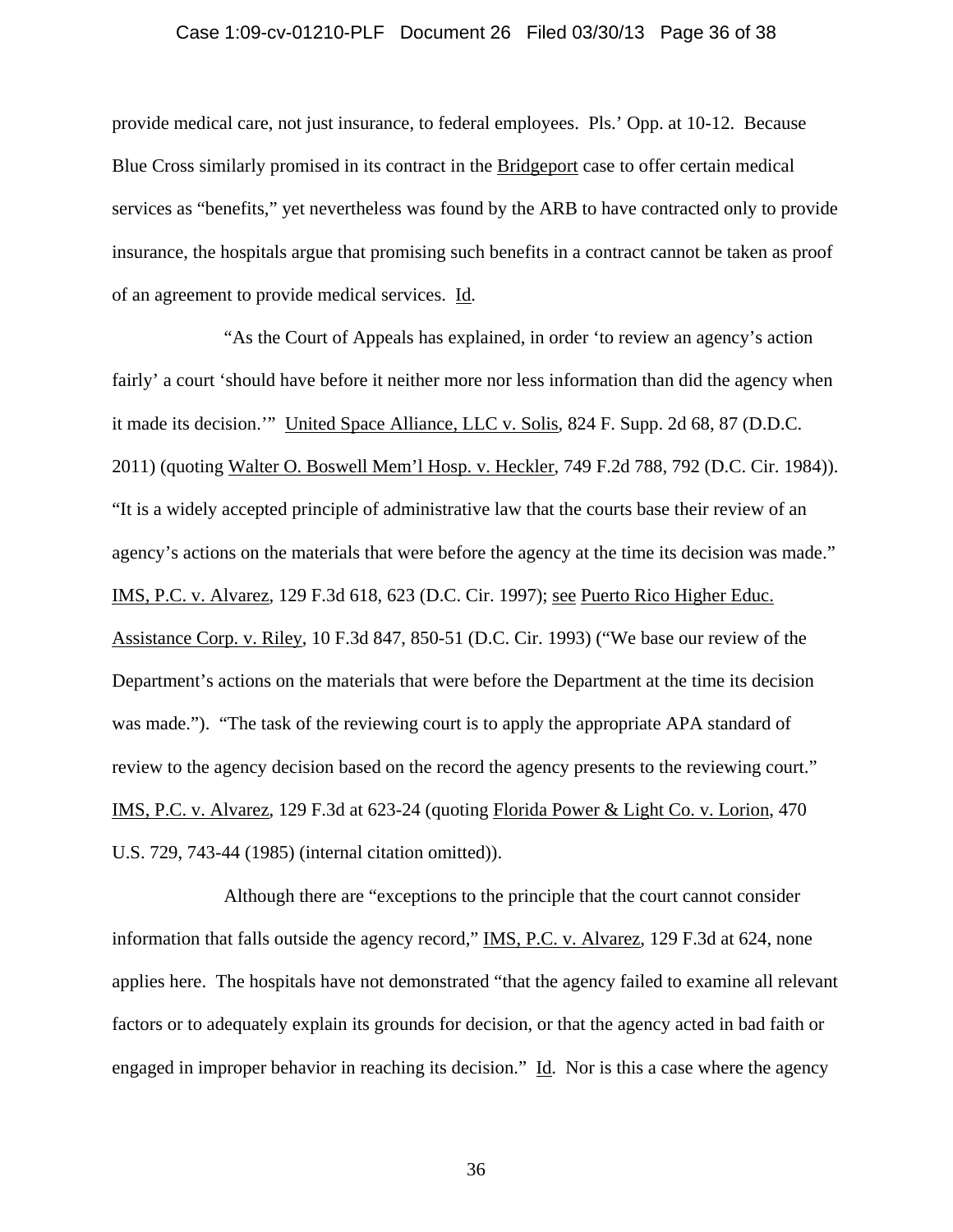#### Case 1:09-cv-01210-PLF Document 26 Filed 03/30/13 Page 37 of 38

failed "'to explain administrative action [so] as to frustrate effective judicial review.'" Id. (quoting Camp v. Pitts, 411 U.S. 138, 142 (1973) (per curiam)); see Citizens to Preserve Overton Park v. Volpe, 401 U.S. 402, 420 (1971). This case is not "so complex that a court needs more evidence to enable it to understand the issues clearly" or one in which "evidence arising after the agency action shows whether the decision was correct or not." Esch v. Yeutter, 876 F.2d 976, 991 (D.C. Cir. 1989).

 The hospitals claim that, despite its lack of inclusion in the administrative record, the Blue Cross contract was in fact considered by the ARB in rendering its decision in this case. See Esch v. Yeutter, 876 F.2d at 991 (citing recognized exception where "an agency considered evidence which it failed to include in the record"). That claim is entirely unfounded. Nowhere does the ARB's decision in this case cite the Blue Cross contract or give any indication that the ARB consulted the contract. Rather, the ARB simply refers to its own earlier decision in Bridgeport and the description of the contract's terms provided in that decision. See AR 1230-32. Because the hospitals never attempted to introduce the Blue Cross contract into the administrative record here, the ARB did not undertake the side-by-side comparison of the "benefits" provisions of the two contracts that the hospitals wish the Court to engage in now. See id. Undertaking that comparison, where the agency was not asked or given the opportunity to do so, would contravene basic principles of administrative review.

 In any event, the outcome of this case would not change even if the hospitals' assertions about the contents of the Blue Cross contract are completely accurate. In concluding that the Health Plan, as an HMO, contracted to provide medical care and not just insurance to federal employees, and that this factor distinguishes the contract from the one in Bridgeport, neither the ARB nor this Court relied on an isolated reading of the "benefits" section in the